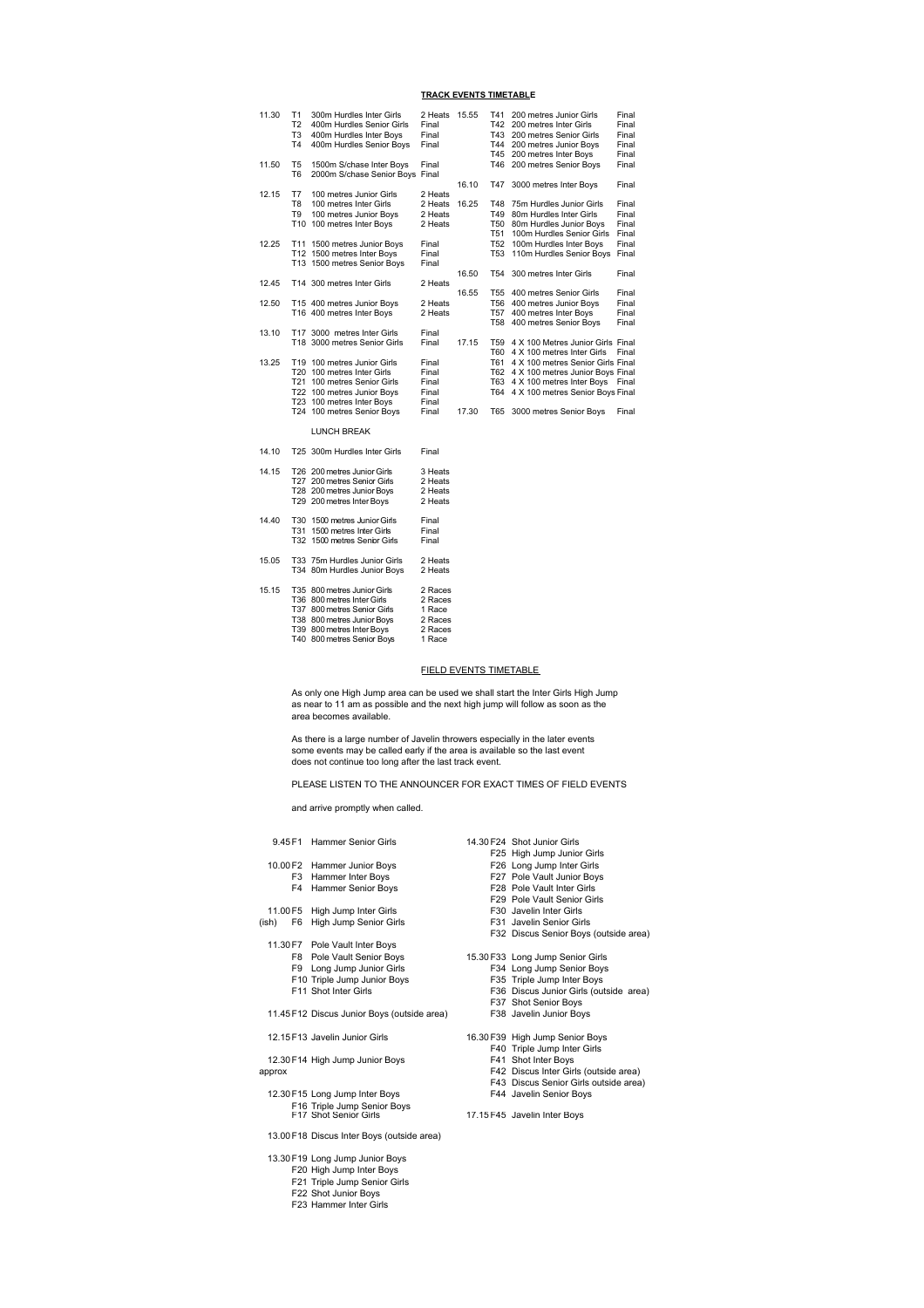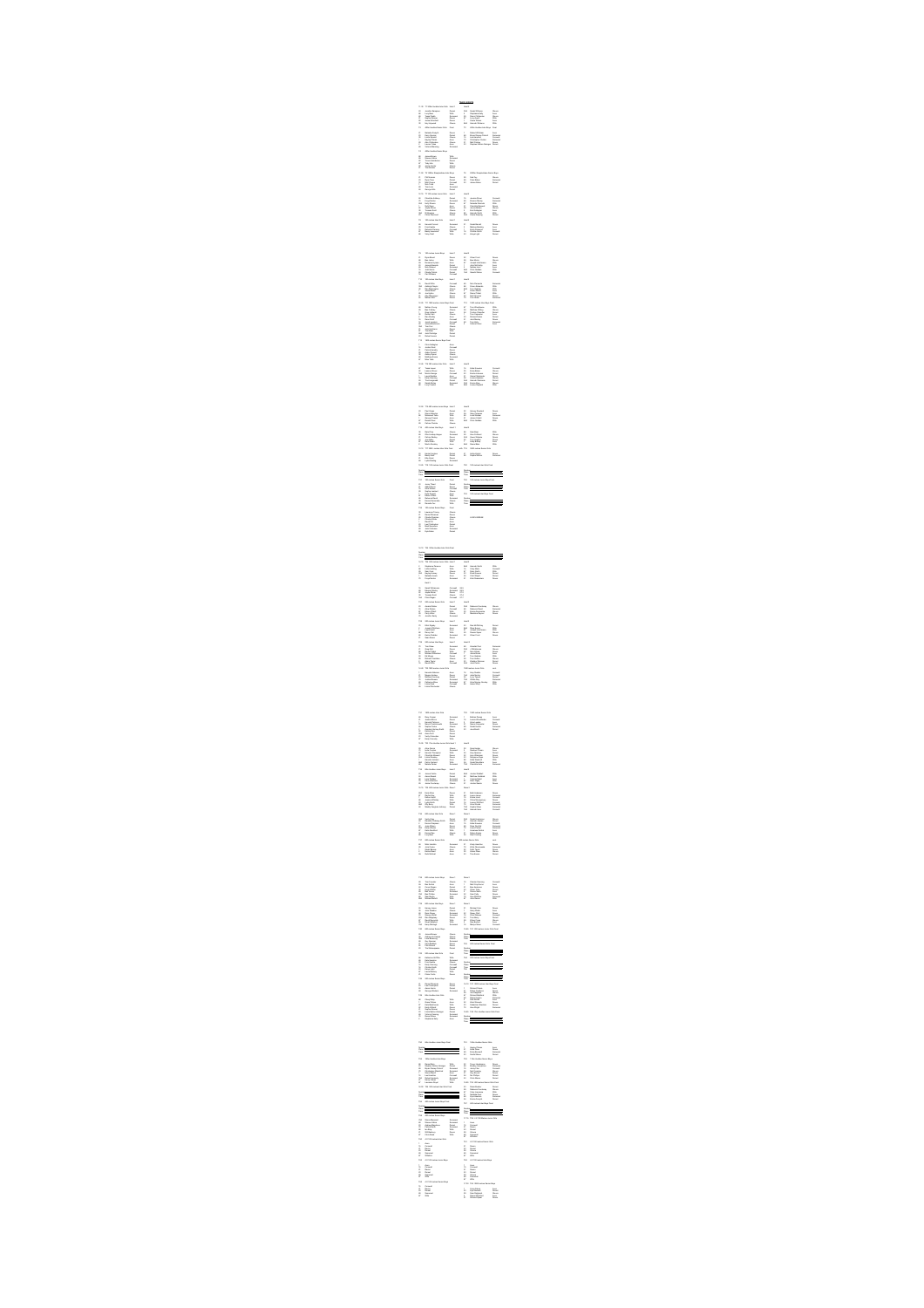| 21<br>23<br>03<br>07                        | Natasha Fore<br>Liz Seabrook<br>Rosie Jones<br>Alex Cook                                                                                                                                                  | Devon<br>Glouce<br>Somers<br>Willy                                                                         |                                                          | ar Jul<br>Nicholas Chapn<br>Andrew Elkins<br>Adam Hawalock<br>Tim Williams<br>Jimmy Colman<br>Leo Gadsby<br>Danie <sup>r</sup>                                                                            |                                                                                                     |
|---------------------------------------------|-----------------------------------------------------------------------------------------------------------------------------------------------------------------------------------------------------------|------------------------------------------------------------------------------------------------------------|----------------------------------------------------------|-----------------------------------------------------------------------------------------------------------------------------------------------------------------------------------------------------------|-----------------------------------------------------------------------------------------------------|
|                                             |                                                                                                                                                                                                           |                                                                                                            |                                                          |                                                                                                                                                                                                           |                                                                                                     |
| ß                                           |                                                                                                                                                                                                           |                                                                                                            |                                                          |                                                                                                                                                                                                           |                                                                                                     |
|                                             |                                                                                                                                                                                                           |                                                                                                            |                                                          |                                                                                                                                                                                                           |                                                                                                     |
| 888888888                                   |                                                                                                                                                                                                           | Cornwal<br>Devon<br>Devon<br>Dorset<br>Dorset<br>Gloucs<br>Gloucs<br>Gloucs                                | a h h a b a b a c                                        |                                                                                                                                                                                                           |                                                                                                     |
|                                             |                                                                                                                                                                                                           |                                                                                                            |                                                          |                                                                                                                                                                                                           |                                                                                                     |
|                                             |                                                                                                                                                                                                           |                                                                                                            |                                                          |                                                                                                                                                                                                           |                                                                                                     |
| 물 표적 없는 남 없 건설                              |                                                                                                                                                                                                           |                                                                                                            |                                                          |                                                                                                                                                                                                           | Avan<br>Avan<br>Devan<br>Somers                                                                     |
|                                             |                                                                                                                                                                                                           |                                                                                                            |                                                          |                                                                                                                                                                                                           |                                                                                                     |
|                                             |                                                                                                                                                                                                           | Devon<br>Clouce<br>Glouce<br>Glouce<br>Somerse<br>Witts<br>Witts<br>Witts                                  |                                                          |                                                                                                                                                                                                           |                                                                                                     |
| .<br>113                                    |                                                                                                                                                                                                           |                                                                                                            | Fá                                                       |                                                                                                                                                                                                           |                                                                                                     |
| $\frac{1}{2}$ as                            |                                                                                                                                                                                                           | Avon<br>Avon<br>Somerset<br>Wits                                                                           | 15<br>23<br>69                                           | Isaac Clayton<br>Iain Kitching<br>Ben Foyle                                                                                                                                                               | Cornwall<br>Dorset<br>Somernet                                                                      |
|                                             |                                                                                                                                                                                                           |                                                                                                            |                                                          |                                                                                                                                                                                                           |                                                                                                     |
|                                             |                                                                                                                                                                                                           |                                                                                                            |                                                          |                                                                                                                                                                                                           |                                                                                                     |
|                                             |                                                                                                                                                                                                           |                                                                                                            |                                                          |                                                                                                                                                                                                           |                                                                                                     |
| 155222333333                                |                                                                                                                                                                                                           | Avon<br>Cornwall<br>Cornwall<br>Devon<br>Devon<br>Devon<br>Corset<br>Gioucs<br>Gioucs<br>Gioucs<br>Somerse | 18888887                                                 | Sam McDonald<br>Fraser Price<br>Sam Black<br>George Mayfell<br>Hugh Walton<br>Edward Grimer<br>Chris Brewer<br>Chris Brewer<br>Chris Brewer                                                               | Devon<br>Devon<br>Dorset<br>Gloucs<br>Gloucs<br>Gloucs<br>Somers<br>Wils                            |
|                                             |                                                                                                                                                                                                           |                                                                                                            |                                                          |                                                                                                                                                                                                           |                                                                                                     |
|                                             |                                                                                                                                                                                                           |                                                                                                            |                                                          |                                                                                                                                                                                                           |                                                                                                     |
|                                             |                                                                                                                                                                                                           |                                                                                                            |                                                          |                                                                                                                                                                                                           |                                                                                                     |
|                                             |                                                                                                                                                                                                           |                                                                                                            |                                                          | - Ancus Jun<br>James Preston<br>Jamie Finn-Gard<br>Mathew Halch<br>San Pica<br>Jawih V<br>Gareth V<br>Lim                                                                                                 |                                                                                                     |
|                                             | ----- mer Girls<br>Christina Jones<br>Amy Roberts-Clarke<br>Sophie Lyne-Ley<br>Georgi Hoaten<br>Ellis Clowes<br>Emily Hunter<br>George Thompson                                                           |                                                                                                            |                                                          |                                                                                                                                                                                                           |                                                                                                     |
|                                             |                                                                                                                                                                                                           | Avon<br>Cornwall<br>Devon<br>Cioucs<br>Somerset<br>Somerset<br>Somerset                                    |                                                          |                                                                                                                                                                                                           |                                                                                                     |
|                                             |                                                                                                                                                                                                           |                                                                                                            | 1 2 15 21 22 23 29 20 70 71                              |                                                                                                                                                                                                           | Avan<br>Avan<br>Carrwal<br>Davan<br>Darset<br>Giaucs<br>Somera                                      |
|                                             |                                                                                                                                                                                                           |                                                                                                            |                                                          |                                                                                                                                                                                                           |                                                                                                     |
|                                             |                                                                                                                                                                                                           |                                                                                                            |                                                          |                                                                                                                                                                                                           |                                                                                                     |
|                                             |                                                                                                                                                                                                           |                                                                                                            |                                                          |                                                                                                                                                                                                           |                                                                                                     |
| -- 1288888                                  |                                                                                                                                                                                                           | Augn<br>Augn<br>Cornwall<br>Devon<br>Dorset<br>Cornwrse<br>Somerse<br>Somerse<br>Wilts                     |                                                          |                                                                                                                                                                                                           | Avan<br>Avan<br>Devan<br>Devan<br>Devan<br>Somerse<br>Somerse<br>Wilts<br>Wilts<br>Wilts            |
|                                             |                                                                                                                                                                                                           |                                                                                                            |                                                          |                                                                                                                                                                                                           |                                                                                                     |
|                                             |                                                                                                                                                                                                           |                                                                                                            | - 22223000000円の時に、 1215228000                            |                                                                                                                                                                                                           |                                                                                                     |
|                                             |                                                                                                                                                                                                           |                                                                                                            |                                                          |                                                                                                                                                                                                           |                                                                                                     |
| 5223                                        | Matt Harris<br>Alex Macgregor<br>Timothy Davekins<br>Jay Westaway                                                                                                                                         | Cornwall<br>Devon<br>Dorset<br>Somerse                                                                     |                                                          | Isaac Clayto<br>Sam Dodge<br>Bradley Pick<br>Ashton Fault<br>Craig Goods<br>Max Smith                                                                                                                     | Corrwal<br>Devon<br>Dorset<br>Dorset<br>Somerse<br>Wilts                                            |
|                                             |                                                                                                                                                                                                           |                                                                                                            |                                                          |                                                                                                                                                                                                           |                                                                                                     |
| 28223                                       |                                                                                                                                                                                                           |                                                                                                            | 13.0                                                     | ria o                                                                                                                                                                                                     |                                                                                                     |
|                                             |                                                                                                                                                                                                           | Devan<br>Devan<br>Dorset<br>Dorset<br>Somerset<br>Somerset                                                 |                                                          |                                                                                                                                                                                                           |                                                                                                     |
|                                             |                                                                                                                                                                                                           |                                                                                                            | 8828825                                                  | r ve seldat ma<br>Jay Hill<br>Danny Prew<br>Peter Howard<br>Martyn Elkins<br>Peter Briant<br>Karl Collett<br>Henry Cheney                                                                                 | Cornwall<br>Devon<br>Devon<br>Dorset<br>Dorset<br>Gloucs<br>Somerse                                 |
|                                             |                                                                                                                                                                                                           | Avon<br>Avon<br>Cornwall<br>Cornwall<br>Cornet<br>Cornet<br>Gioucs<br>Gioucs<br>Somerse<br>Terres          | щx                                                       |                                                                                                                                                                                                           |                                                                                                     |
| 12 24 15 16 21 22 23 23 23 23 23 23 24      |                                                                                                                                                                                                           |                                                                                                            |                                                          | records<br>Cecage Mills<br>Tyon Zammit<br>Nick Thompson<br>Mat Abisya<br>Mat Abisya<br>Den Gibb<br>Ed Mason<br>Ed Mason                                                                                   |                                                                                                     |
|                                             | Josh 1-1<br>Carl Williams<br>Robert McLavert<br>Jack Not Gover<br>Airs Lee<br>George Mayfield<br>Felix Ellict Georg<br>Predde Bins<br>Myles Father<br>Myles Father<br>Myles Father<br>Myles Father        |                                                                                                            | 박종 볼보 1012 11                                            |                                                                                                                                                                                                           | Avon<br>Devon<br>Devon<br>Dorset<br>Dorset<br>Somen<br>Somen                                        |
|                                             |                                                                                                                                                                                                           |                                                                                                            |                                                          |                                                                                                                                                                                                           |                                                                                                     |
|                                             |                                                                                                                                                                                                           |                                                                                                            |                                                          |                                                                                                                                                                                                           |                                                                                                     |
|                                             |                                                                                                                                                                                                           |                                                                                                            |                                                          |                                                                                                                                                                                                           |                                                                                                     |
|                                             |                                                                                                                                                                                                           |                                                                                                            |                                                          |                                                                                                                                                                                                           |                                                                                                     |
|                                             |                                                                                                                                                                                                           |                                                                                                            |                                                          |                                                                                                                                                                                                           |                                                                                                     |
|                                             | -<br>Jenny Lee<br>Claire Linskil<br>Emily Tabb<br>Sarah Warsop<br>Clivia Nash<br>Rebecca Kiya<br>Resional Gibbs<br>Hannah Gibbs                                                                           |                                                                                                            |                                                          | usar Bay<br>Jamas Preston<br>Anthony Dum<br>Mathew Hallon<br>Andy Bulton<br>Gareth Wolfer<br>Gareth Wolfer<br>Jamas P                                                                                     |                                                                                                     |
|                                             |                                                                                                                                                                                                           | Avon<br>Devon<br>Dorset<br>Somerset<br>Somerset<br>Somerset<br>-                                           |                                                          |                                                                                                                                                                                                           |                                                                                                     |
| = 228221                                    |                                                                                                                                                                                                           |                                                                                                            |                                                          |                                                                                                                                                                                                           |                                                                                                     |
|                                             |                                                                                                                                                                                                           |                                                                                                            | 1 2 15 16 21 22 23 23 24 26 70 70 27 28                  | S Quarry<br>Liam Bidt<br>Joshua S<br>Tom Hea<br>Careth D                                                                                                                                                  | - Avan<br>Carnwal<br>Carnwal<br>Davan Ciaucs<br>Giaucs<br>Somera<br>Somera<br>Somera<br>Somera      |
|                                             |                                                                                                                                                                                                           |                                                                                                            |                                                          |                                                                                                                                                                                                           |                                                                                                     |
| 1<br>8 8 8 10                               |                                                                                                                                                                                                           |                                                                                                            |                                                          |                                                                                                                                                                                                           |                                                                                                     |
|                                             |                                                                                                                                                                                                           |                                                                                                            |                                                          |                                                                                                                                                                                                           |                                                                                                     |
|                                             |                                                                                                                                                                                                           |                                                                                                            | 14.30                                                    |                                                                                                                                                                                                           |                                                                                                     |
|                                             |                                                                                                                                                                                                           |                                                                                                            |                                                          |                                                                                                                                                                                                           |                                                                                                     |
|                                             |                                                                                                                                                                                                           |                                                                                                            |                                                          |                                                                                                                                                                                                           |                                                                                                     |
|                                             |                                                                                                                                                                                                           | Auan<br>Devan<br>Devan<br>Dorset<br>Dorset<br>Gloucs<br>Somerse                                            |                                                          |                                                                                                                                                                                                           |                                                                                                     |
| 5882232<br>r5                               |                                                                                                                                                                                                           |                                                                                                            |                                                          | op J.<br>Rachael Phinan<br>Sarah Williamson<br>Emma Nightingale<br>Holina Rain<br>Lacoline Parments<br>Anigal Davies<br>Anigal Davies<br>Anigal Davies<br>Anigal Davies<br>Anigal Davies<br>Anigal Davies |                                                                                                     |
|                                             |                                                                                                                                                                                                           |                                                                                                            |                                                          |                                                                                                                                                                                                           | Avon<br>Corrwall<br>Corrwall<br>Devon<br>Devon<br>Devon<br>Cloucs<br>Gloucs<br>Gloucs<br>Somerse    |
|                                             |                                                                                                                                                                                                           |                                                                                                            |                                                          |                                                                                                                                                                                                           |                                                                                                     |
|                                             |                                                                                                                                                                                                           |                                                                                                            |                                                          |                                                                                                                                                                                                           |                                                                                                     |
|                                             |                                                                                                                                                                                                           | Alter<br>Axon<br>Cornwall<br>Cornwall<br>Cornwre<br>Gioucs<br>Gioucs<br>Somwres                            |                                                          |                                                                                                                                                                                                           |                                                                                                     |
| - 2 26 15 16 21 22 23 63 70 87 88           |                                                                                                                                                                                                           |                                                                                                            |                                                          |                                                                                                                                                                                                           |                                                                                                     |
|                                             |                                                                                                                                                                                                           |                                                                                                            |                                                          |                                                                                                                                                                                                           |                                                                                                     |
|                                             |                                                                                                                                                                                                           |                                                                                                            |                                                          |                                                                                                                                                                                                           |                                                                                                     |
| 1522020                                     |                                                                                                                                                                                                           | ruus<br>Cornwall<br>Devon<br>Corsets<br>Kilts<br>Alits<br>Alits                                            |                                                          |                                                                                                                                                                                                           | Devon<br>Devon<br>Devon<br>Dorset<br>Dorset<br>Somer<br>Somer                                       |
|                                             |                                                                                                                                                                                                           |                                                                                                            | 138223322                                                | Emiy Marin<br>Lucy O'Flinn<br>Diane Neza<br>Jemma Texk<br>Lucy Waller<br>Lettie Fulton<br>Maha Gafha<br>Helen Mulaity<br>Helen Mulaity                                                                    |                                                                                                     |
|                                             |                                                                                                                                                                                                           |                                                                                                            |                                                          |                                                                                                                                                                                                           |                                                                                                     |
|                                             |                                                                                                                                                                                                           |                                                                                                            |                                                          |                                                                                                                                                                                                           |                                                                                                     |
|                                             |                                                                                                                                                                                                           |                                                                                                            |                                                          |                                                                                                                                                                                                           |                                                                                                     |
|                                             |                                                                                                                                                                                                           |                                                                                                            |                                                          |                                                                                                                                                                                                           |                                                                                                     |
|                                             |                                                                                                                                                                                                           |                                                                                                            |                                                          |                                                                                                                                                                                                           |                                                                                                     |
| F31                                         |                                                                                                                                                                                                           |                                                                                                            | Fæ                                                       |                                                                                                                                                                                                           |                                                                                                     |
|                                             |                                                                                                                                                                                                           |                                                                                                            |                                                          |                                                                                                                                                                                                           |                                                                                                     |
|                                             |                                                                                                                                                                                                           |                                                                                                            |                                                          |                                                                                                                                                                                                           |                                                                                                     |
| 21<br>21<br>32<br>32                        | Lucy Forward<br>Kimberley Eke<br>Hannah Benne<br>Maddie Hinch<br>Sophie Thoma<br>Alex Cook                                                                                                                | Avon<br>Devon<br>Dorset<br>Somers<br>Somers<br>Villis                                                      | 122399                                                   | Dikusu<br>Jake Filer<br>Guy Siroud<br>John Tamani<br>Sam Winchco<br>Hugo Turner<br>Teny Addo                                                                                                              | Avan<br>Devan<br>Darset<br>Giaucs<br>Somerset<br>Somerset                                           |
|                                             |                                                                                                                                                                                                           |                                                                                                            | 63                                                       |                                                                                                                                                                                                           |                                                                                                     |
|                                             |                                                                                                                                                                                                           |                                                                                                            |                                                          |                                                                                                                                                                                                           |                                                                                                     |
|                                             |                                                                                                                                                                                                           |                                                                                                            |                                                          | ed Ada<br>hn Att<br>sit Har<br>sit Din<br>il Bed                                                                                                                                                          |                                                                                                     |
|                                             |                                                                                                                                                                                                           |                                                                                                            |                                                          |                                                                                                                                                                                                           | Avon<br>Avon<br>Cornwall<br>Cornwall<br>Dorset<br>Dorset<br>Corset<br>Sonerset<br>Sonerset<br>Wilts |
|                                             |                                                                                                                                                                                                           |                                                                                                            |                                                          |                                                                                                                                                                                                           |                                                                                                     |
|                                             | James He<br>Jak Field<br>Bradley Pickup<br>Dan Akenhea<br>Dan Akenhea<br>Ben Rendal                                                                                                                       | Devon<br>Dorset<br>Corset<br>Somerse<br>Corset<br>Dorset<br>Gloucs<br>Gloucs<br>Somerse<br>Wits            |                                                          |                                                                                                                                                                                                           |                                                                                                     |
|                                             |                                                                                                                                                                                                           |                                                                                                            |                                                          |                                                                                                                                                                                                           |                                                                                                     |
|                                             |                                                                                                                                                                                                           |                                                                                                            |                                                          |                                                                                                                                                                                                           | Avon<br>Cornwall<br>Devon<br>Dorset<br>Somerset<br>Wilts<br>Wilts<br>Wilts                          |
|                                             |                                                                                                                                                                                                           |                                                                                                            |                                                          |                                                                                                                                                                                                           |                                                                                                     |
| <b>NERE ERRESENT E EN ENGINEE</b>           | Ross Batten<br>Dan Bruneder<br>Nic Philips<br>Andrew Cuff<br>Sam Winchop<br>Gamth Better<br>Ross Turner                                                                                                   | Devon<br>Dorset<br>Dorset<br>Dorset<br>Gloucs<br>Gloucs<br>Somers                                          |                                                          |                                                                                                                                                                                                           |                                                                                                     |
|                                             |                                                                                                                                                                                                           |                                                                                                            |                                                          |                                                                                                                                                                                                           |                                                                                                     |
|                                             |                                                                                                                                                                                                           |                                                                                                            |                                                          | Ainx Babbage<br>Lloyd Raybould<br>James Carlile<br>Patrick Cuthbert<br>Anton Conveilus<br>Robert Clowes<br>Robert Clowes<br>James Stackw                                                                  | Avon<br>Davon<br>Dorset<br>Gioucs<br>Somerset<br>Somerset<br>Somerset<br>Wilh                       |
|                                             |                                                                                                                                                                                                           |                                                                                                            |                                                          |                                                                                                                                                                                                           |                                                                                                     |
|                                             |                                                                                                                                                                                                           |                                                                                                            | F40                                                      |                                                                                                                                                                                                           |                                                                                                     |
|                                             |                                                                                                                                                                                                           |                                                                                                            |                                                          |                                                                                                                                                                                                           |                                                                                                     |
|                                             |                                                                                                                                                                                                           |                                                                                                            |                                                          |                                                                                                                                                                                                           |                                                                                                     |
|                                             | ---<br>Jak Field<br>Ben Hunt<br>Nick Fradgley<br>Dan Rendall<br>Ben Rendall<br>Ian Bray                                                                                                                   | Devon<br>Dorset<br>Dorset<br>Gloucs<br>Somen<br>Wilts                                                      |                                                          | Jean amara<br>Sarah Barrat<br>Sarah Barrat<br>Rhyanon Westcott<br>Georgina Haycraft                                                                                                                       |                                                                                                     |
|                                             |                                                                                                                                                                                                           |                                                                                                            |                                                          |                                                                                                                                                                                                           | Avan<br>Devan<br>Gloucs<br>Gloucs<br>Somerset<br>Wits<br>Wits                                       |
|                                             |                                                                                                                                                                                                           |                                                                                                            |                                                          |                                                                                                                                                                                                           |                                                                                                     |
|                                             | rew Lo<br>n Mark<br>id Ferri<br>rew Ho<br>Davey<br>Sean M<br>David F<br>Andrew<br>Carl Dav<br>Kim Joh<br>Peter Br                                                                                         |                                                                                                            |                                                          |                                                                                                                                                                                                           |                                                                                                     |
|                                             |                                                                                                                                                                                                           | Avon<br>Avon<br>Cornwa<br>Devon<br>Devon<br>Derset<br>Derset<br>Gloucs<br>Gloucs                           |                                                          |                                                                                                                                                                                                           | Avan<br>Carnwall<br>Devan<br>Darset<br>Samerse<br>Samerse<br>Samerse                                |
|                                             |                                                                                                                                                                                                           |                                                                                                            |                                                          |                                                                                                                                                                                                           |                                                                                                     |
|                                             |                                                                                                                                                                                                           |                                                                                                            | 1 21 22 23 09 70 8대 8대 1 - 15 21 21 24 09 70 8대 21 21 23 |                                                                                                                                                                                                           | Devon<br>Dorset<br>Somen                                                                            |
|                                             |                                                                                                                                                                                                           |                                                                                                            |                                                          |                                                                                                                                                                                                           |                                                                                                     |
|                                             |                                                                                                                                                                                                           |                                                                                                            |                                                          |                                                                                                                                                                                                           |                                                                                                     |
|                                             | <sub>owe</sub> ean benior<br>Jake Filer<br>James Hill<br>Mark Linyd<br>Dan Brunsden<br>Aaron Hannis<br>Danius Brazdy<br>Neil Crossley<br>Neil Crossley<br>Neil Crossley<br>Neil Crossley<br>Neil Crossley | Avan<br>Cornwa<br>Devan<br>Dorset<br>Gioucs<br>Gioucs<br>Gioucs<br>Gioucs                                  |                                                          |                                                                                                                                                                                                           |                                                                                                     |
| המצמפסם ב" - ב" בית המצמפסם ב" - במת המצמפס |                                                                                                                                                                                                           |                                                                                                            |                                                          |                                                                                                                                                                                                           |                                                                                                     |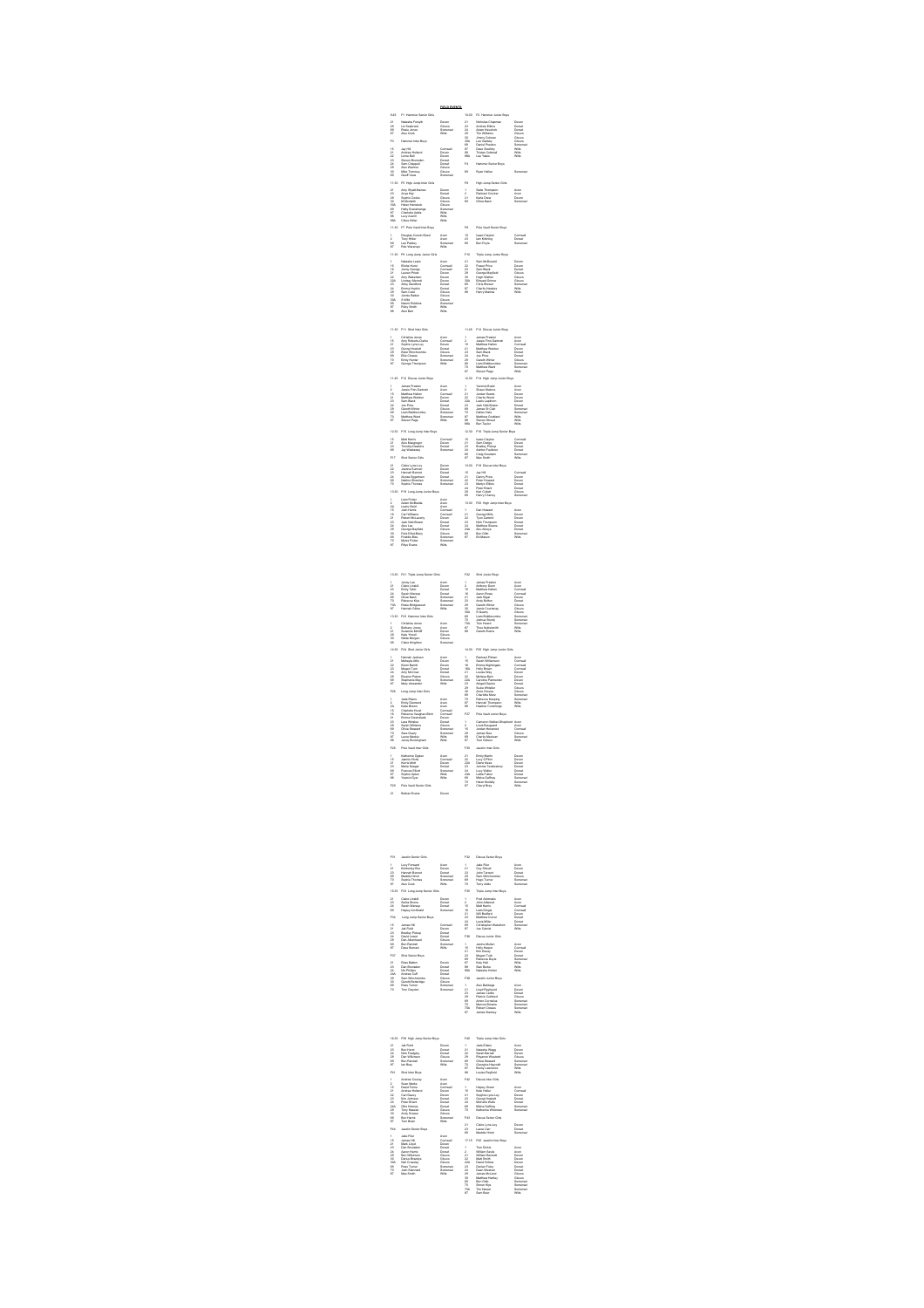|          | ###                | T7 100 metres Junior Girls Heat 1             |                             | $-2.2$                       |                              | Heat 2       |                                         |                      | $0.1 +$          |
|----------|--------------------|-----------------------------------------------|-----------------------------|------------------------------|------------------------------|--------------|-----------------------------------------|----------------------|------------------|
| 1        | $\mathbf{1}$       | Ruth Dean                                     | Avon                        | 12.8                         | 1                            | 21           | <b>Charlotte Maxwell</b>                | Devon                | 12.8             |
| 2<br>3   | 22<br>70           | Jayde Moran<br>Freys Norton                   | Devon<br>Somerset           | 13.1<br>13.2                 | 2<br>3                       | 29<br>69     | Jennie Batten<br><b>Eleanor Morley</b>  | Gloucs<br>Somerset   | 13.1<br>13.2     |
| 4        | 30                 | <b>Tressan Scott</b>                          | Gloucs                      | 13.2                         | 4                            | 2            | Emi Gallagher                           | Avon                 | 13.4             |
| 5<br>6   | 23                 | Chloe Desmond<br>22A Holly Shears             | Dorset<br>Devon             | 13.8<br>19.0                 | 5<br>6                       | 87<br>15     | Natasha Zebroski<br>Jessica Driver      | Wilts<br>Cornwall    | 13.5<br>13.6     |
|          |                    |                                               |                             |                              | 7                            | 88           | Hannah Smith                            | Wilts                | 13.7             |
|          |                    |                                               | Final                       | $-1.8$                       | 8                            |              | 24A Grace Keeping                       | Dorset               | 13.7             |
| 1<br>2   | 1<br>21            | Ruth Dean<br>Charlotte Maxwell                | Avon<br>Devon               | 12.6<br>12.8                 |                              |              | T26 200 metres Junior Heat 1            |                      | $-2.1$           |
| 3        | 29                 | Jennie Batten                                 | Gloucs                      | 12.9                         | 1                            | 29           | Sam Cook                                | Gloucs               | 26.5             |
| 4<br>5   | 22<br>69           | Jayde Moran<br>Eleanor Morley                 | Devon<br>Somerset           | 12.9<br>13.0                 | 2<br>3                       | 70           | 22A Hayley Harvey<br>Freya Norton       | Devon<br>Somerset    | 27.1<br>27.4     |
| 6        | 70                 | Freys Norton                                  | Somerset                    | 13.0                         | 4                            | 2            | Stephanie Parsons                       | Avon                 | 27.6             |
| 7<br>8   | 30<br>2            | <b>Tressan Scott</b><br>Emi Gallagher         | Gloucs<br>Avon              | 13.4<br>13.5                 | 5<br>6                       | 88<br>1      | Lottie Liebling<br>Natasha Lewis        | Wilts<br>Avon        | 28.2<br>28.4     |
|          | Heat 2             |                                               |                             | $2.7+$                       |                              |              | Heat <sub>3</sub>                       |                      | $-1.5$           |
|          | 23                 |                                               |                             | 26.8                         | 1                            | 15           | Sarah Williamson                        | Cornwall             |                  |
| 1<br>2   | 87                 | Elise Ginevra<br><b>Ruby Smith</b>            | Dorset<br>Wilts             | 27.2                         | 2                            | 69           | <b>Eleanor Morley</b>                   | Somerset             | 26.5<br>27.1     |
| 3<br>4   | 16<br>21           | <b>Vicky Mark</b><br>Kiah Rosenstein          | Cornwall<br>Devon           | 27.6<br>27.9                 | 3<br>4                       | 30           | <b>Tressan Scott</b><br>16A Clare Regan | Gloucs<br>Cornwall   | 27.4<br>28.0     |
| 5        | 24                 | Vicki Wright                                  | Dorset                      | 28.1                         | 5                            | 22           | Jayde Moran                             | Devon                | 28.2             |
| 6        |                    | 88A Hannah Smith                              | Wilts                       | 28.2                         |                              |              |                                         |                      |                  |
|          |                    |                                               | Final                       |                              |                              |              |                                         |                      |                  |
| 1<br>2   | 29<br>15           | Sam Cook<br>Sarah Williamson                  | Gloucs<br>Cornwall          | 26.1<br>26.3                 |                              |              |                                         |                      |                  |
| 3        | 23                 | Elise Ginevra                                 | Dorset                      | 26.5                         |                              |              |                                         |                      |                  |
| 4<br>5   | 87                 | Ruby Smith<br>22A Hayley Harvey               | Wilts<br>Devon              | 26.9<br>27.0                 |                              |              |                                         |                      |                  |
| 6<br>7   | 69<br>30           | <b>Eleanor Morley</b><br><b>Tressan Scott</b> | Somerset<br>Gloucs          | 27.0<br>27.3                 |                              |              |                                         |                      |                  |
| 8        | 70                 | Freya Norton                                  | Somerset                    | 27.6                         |                              |              |                                         |                      |                  |
|          |                    | T35 800 metres Junior Girls                   |                             | Race 1                       |                              | Race 2       |                                         |                      |                  |
| 1        |                    | 22A Emily Bliss                               | Devon                       | 2.30.6                       | 1                            | 69           | Laura James                             | Somerset             | 2.28.0           |
| 2<br>3   | 1<br>88            | <b>Esther Harrill</b><br>Jessica Whiteley     | Avon<br><b>Wilts</b>        | 2.34.4<br>2.35.6             | 2<br>3                       | 70<br>15     | Alice Woods<br>Elisha Hurst             | Somerset<br>Cornwall | 2.28.1<br>2.28.6 |
| 4        | 87                 | Rachel Kay                                    | Wilts                       | 2.36.8                       | 4                            | 22           | Chloe Montgomery                        | Devon                | 2.29.8           |
| 5<br>6   | 23<br>24           | Lydia Smith<br>Maddy Vaughan-Johncey Dorset   | Dorset                      | 2.39.5<br>2.46.6             | 5<br>6                       | 16           | 70A Sophie Shaw<br>Lauren Whitford      | Somerset<br>Cornwall | 2.30.4<br>2.32.2 |
|          |                    |                                               |                             |                              | $\overline{7}$<br>8          | 21           | Beth Anderson<br>16A Hannah Isles       | Devon<br>Cornwall    | 2.36.0<br>2.40.7 |
|          |                    | T30 1500 metres Junior Girls                  |                             |                              |                              |              |                                         |                      |                  |
| 1        | 1                  | Hannah Alderson                               | Avon                        | 4.46.2                       |                              |              |                                         |                      |                  |
| 2<br>3   | 21<br>23           | Megan Andrew<br>Melissa Courtney              | Devon<br>Dorset             | 4.49.8<br>4.52.4             |                              |              |                                         |                      |                  |
| 4<br>5   | 70<br>29           | Justine Bowers<br>Lizzie Winchester           | Somerset 4.58.8<br>Gloucs   | 4.59.2                       |                              |              |                                         |                      |                  |
| 6        | 15                 | Lizzie Gard                                   | Cornwall                    | 5.07.3                       |                              |              |                                         |                      |                  |
| 7<br>8   | 69                 | Catherine Blew<br>16A Jade Norton             | Somerset 5.11.7<br>Cornwall | 5.14.8                       |                              |              |                                         |                      |                  |
| 9<br>10  | 16                 | Amy Rundle<br>70A Ottalie Day                 | Cornwall<br>Somerset 5.20.1 | 5.19.0                       |                              |              |                                         |                      |                  |
|          |                    |                                               |                             |                              |                              |              |                                         |                      |                  |
|          |                    | T33 75m Hurdles Junior Girls Heat 1           |                             | $0.5+$                       |                              | Heat 2       |                                         |                      | $-0.5$           |
| 1<br>2   | 21                 | 22A Lizzie Wessley<br>Charlotte Maxwell       | Devon<br>Devon              | 11.6<br>11.6                 | 1<br>2                       | 22<br>23     | Amy Wakeham<br>Daryanne Ryan            | Devon<br>Dorset      | 11.6<br>11.8     |
| 3        | 87                 | Hannah Thompson                               | Wilts                       | 11.7                         | 3                            | 2            | Rachael Pitman                          | Avon                 | 12.1             |
| 4<br>5   | $\mathbf{1}$<br>70 | Hannah Jackson<br>India Cureton               | Avon<br>Somerset            | 12.3<br>12.8                 | $\overline{4}$<br>5          | 24<br>88     | Amy Spencer<br>Katie Westcott           | Dorset<br>Wilts      | 12.4<br>12.5     |
| 6        | 29<br>69           | Alice Garcia                                  | Gloucs                      | 12.8                         | 6<br>7                       | 2A<br>70A    | Sarah Mendham                           | Avon<br>Somerset     | 12.5             |
| 8        |                    | Natalie Parker<br>88A Catrin Garland          | Somerset<br>Wilts           | 12.9<br>12.9                 | 8                            | 30           | <b>Charlotte Hole</b><br>Sara Horder    | Gloucs               | 12.6<br>12.8     |
|          |                    |                                               | Final                       | $0.3+$                       |                              |              | T59 4 X 100 Metres Junior Girls         |                      |                  |
| 1        |                    | 22A Lizzie Wessley                            | Devon                       | $CBP =$<br>11.4              | 1                            | 21           | Devon                                   |                      | 50.8             |
| 2        | 21                 | Charlotte Maxwell                             | Devon                       | 11.6                         | $\overline{2}$               | - 87         | Wiltshire                               |                      | 51.8             |
| 3<br>4   | 23<br>87           | Daryanne Ryan<br>Hannah Thompson              | Dorset<br>Wilts             | 11.6<br>11.7                 | 3<br>4                       | 15<br>69     | Cornwall<br>Somerset                    |                      | 51.8<br>52.0     |
| 5        | $\overline{2}$     | Rachael Pitman                                | Avon                        | 12.2                         |                              | 5 23         | Dorset                                  |                      | 52.2             |
| 6<br>7   | 1<br>24            | Hannah Jackson<br>Amy Spencer                 | Avon<br>Dorset              | 12.3<br>12.5                 | 6                            | $\mathbf{1}$ | Avon                                    |                      | 53.6             |
|          |                    |                                               |                             |                              |                              |              | F24 Shot Junior Girls                   |                      |                  |
|          |                    | F25 High Jump Junior Girls                    |                             |                              | 1                            | 21           | Mahayla Attis                           | Devon                | 9.31             |
| 1<br>2   | 16<br>87           | Emma Nightingale<br>Hannah Thompson           | Cornwall<br><b>Wilts</b>    | 1.64<br>1.61                 | $\overline{\mathbf{c}}$<br>3 | 69<br>87     | Stephanie May<br>Mary Alexander         | Somerset<br>Wilts    | 8.91<br>8.89     |
| 3        | 23                 | Abigail Davies                                | Dorset                      | 1.58                         | 4                            | 29           | Eleanor Peters                          | Gloucs               | 8.86             |
| 4<br>5   | 22<br>15           | Melissa Bain<br>Sarah Williamson              | Devon<br>Cornwall           | 1.55<br>1.49                 | 5<br>6                       | 23<br>24     | Megan Tuck<br>Amy McCrow                | Dorset<br>Dorset     | 8.55<br>8.13     |
| 5        | 21                 | Louise Way                                    | Devon                       | 1.49                         | $\overline{7}$               | $\mathbf{1}$ | Hannah Jackson                          | Avon                 | 7.62             |
| 7<br>8   | 1                  | Rachael Pitman<br>22A Caroline Parmenter      | Avon<br>Devon               | 1.49<br>1.44                 |                              |              |                                         |                      |                  |
| 8<br>10  | 88<br>30           | <b>Heather Cummings</b><br>Amie Groves        | Wilts<br>Gloucs             | 1.44<br>1.44                 |                              |              | F36 Discus Junior Girls                 |                      |                  |
| 11       |                    | 16A Holly Brown                               | Cornwall                    | 1.39                         | 1                            | 15           | <b>Holly Harper</b>                     | Cornwall             | 25.35            |
|          | 12 29              | Suzie Whistler                                | Gloucs                      | 1.39                         | 2<br>3                       | 21<br>69     | Kim Davey<br>Rebecca Doyle              | Devon<br>Somerset    | 24.92<br>23.85   |
|          |                    | F9 Long Jump Junior Girls                     |                             |                              | 4<br>5                       | 23<br>87     | Megan Tuck<br>Katy Hall                 | Dorset<br>Wilts      | 23.74<br>23.61   |
| 1        | 29                 | Sam Cook                                      | Gloucs                      | $5.06 - 0.5$                 | 6                            | 1            | Janine Mullen                           | Avon                 | 21.39            |
| 2<br>3   | 21<br>22           | Lauren Priest<br>Amy Wakeham                  | Devon<br>Devon              | $5.031.3+$<br>4.98 - 0.2     | $\overline{7}$<br>8          |              | 88A Natasha Horton<br>88 Sian Burke     | Wilts<br>Wilts       | 19.24<br>19.18   |
| 4        | 30                 | Jennie Batten                                 | Gloucs                      | $4.93 - 1.1$                 |                              |              |                                         |                      |                  |
| 5<br>6   | 1<br>23            | Natasha Lewis<br>Abby Sandford                | Avon<br>Dorset              | $4.75 - 1.3$<br>$4.54 - 0.1$ |                              |              | ### F13 Javelin Junior Girls            |                      |                  |
| 7<br>8   | 69<br>16           | Naomi Robbins<br>Jenny George                 | Somerset<br>Cornwall        | $4.42 - 1.3$<br>4.40 - 0.9   | 1<br>2 21                    | 22           | Samantha Robertson<br>Sarah Lucas       | Devon<br>Devon       | 31.70<br>28.42   |
| 9        |                    | 22A Lindsay Merrett                           | Devon                       | $4.35 - 0.9$                 | 3                            | 15           | Holly Harper                            | Cornwall             | 27.33            |
| 10<br>11 | 15<br>24           | Elisha Hurst<br>Emma Hopkin                   | Cornwall<br>Dorset          | $4.231.7+$<br>$4.17 - 0.7$   | 4<br>5                       | 87<br>69     | Abigail Tudor<br>Hope Whittington       | Wilts<br>Somerset    | 25.87<br>25.03   |
|          | NJ 87              | Ruby Smith                                    | Wilts                       |                              | 6                            | 23           | Clare Rafferty                          | Dorset               | 23.21            |
|          |                    |                                               |                             |                              | 7<br>8                       | 88<br>29     | Jade Mckenzie<br>Lucy Scudder           | Wilts<br>Gloucs      | 23.00<br>22.85   |
|          |                    |                                               |                             |                              | 9                            | 70<br>10 16  | Amy Alger-Green                         | Somerset<br>Cornwall | 19.93<br>19.05   |
|          |                    |                                               |                             |                              | 111                          |              | <b>Vicky Mark</b><br>Alice James        | Avon                 | 12.80            |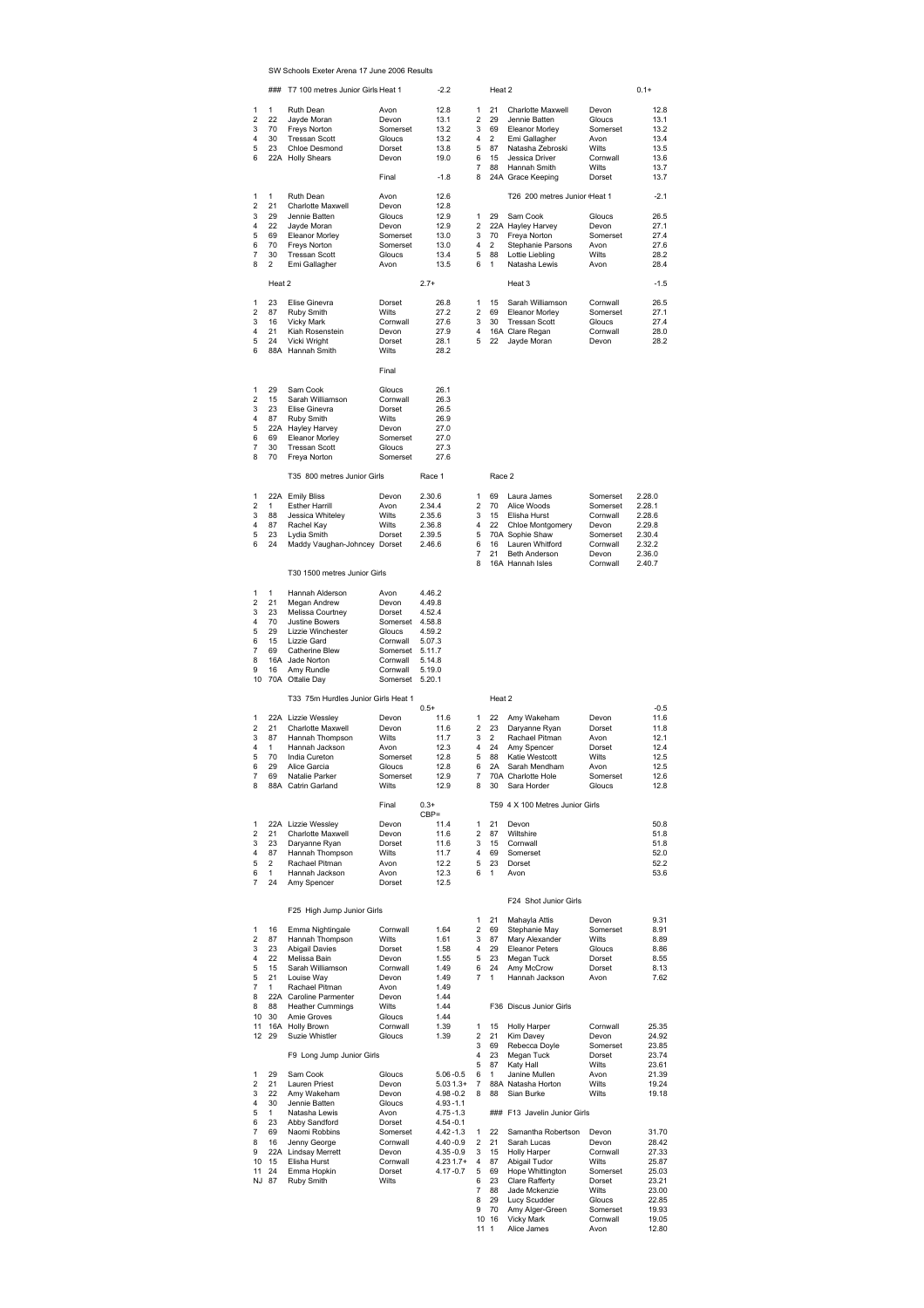|                     | T8                    | 100 metres Inter Girls                        | Final                              | $1.7+$                         |                               | T42                | 200 metres Inter Girls Final           |                                    |                  |
|---------------------|-----------------------|-----------------------------------------------|------------------------------------|--------------------------------|-------------------------------|--------------------|----------------------------------------|------------------------------------|------------------|
| 1                   | 15                    | Deborah Fleming                               | Cornwall                           | 12.7                           | $\mathbf{1}$                  | 29                 | Fran Keeble                            | Gloucs                             | 26.2             |
| 2<br>3              | 29<br>1               | Fran Keeble<br><b>Emily Diamond</b>           | Gloucs<br>Avon                     | 12.8<br>12.9                   | 2<br>3                        | 23<br>15           | Karya Light<br><b>Emily Gunning</b>    | Dorset<br>Cornwall                 | 27.1<br>27.1     |
| 4<br>5              | 87<br>69              | Becky Lawrence<br>Hannah Forrest              | Wilts<br>Somerset                  | 12.9<br>13.1                   | 4<br>5                        | 16<br>69           | Christie Smith<br>Kate Hawkins         | Cornwall<br>Somerset               | 27.4<br>27.5     |
| 6                   | 16                    | Christie Smith                                | Cornwall                           | 13.1                           | 6                             | 88                 | Katherine Griffiths                    | Wilts                              | 27.8             |
| 7<br>8              | 23<br>21              | Karya Light<br>Sarah Barratt                  | Dorset<br>Devon                    | 13.2<br>13.2                   | 7<br>8                        | 87<br>21           | Laura Mackey<br><b>Claire Curtis</b>   | Wilts<br>Devon                     | 28.4<br>28.5     |
| 9                   | 88                    | Vicky Field                                   | Wilts                              | 13.4                           |                               |                    |                                        |                                    |                  |
|                     |                       | 12.45 T14 300 metres Inter Girls              | Heat 1                             |                                |                               | Heat 2             |                                        |                                    |                  |
| 1<br>2              | 1<br>16A              | Laura Maddox<br>Nicola George                 | Avon<br>Cornwall                   | 40.4<br>42.1                   | 1<br>$\overline{\mathbf{c}}$  | 29<br>21           | Louisa Hawkins<br>Garnet Mackinder     | Gloucs<br>Devon                    | 41.8<br>42.2     |
| 3                   | 15                    | <b>Emily Gunning</b>                          | Cornwall                           | 42.5                           | 3                             | 30                 | <b>Emily Baker</b>                     | Gloucs                             | 42.5             |
| 4<br>5              | 24<br>22              | Tina Langmead<br>Leanne Glover                | Dorset<br>Devon                    | 43.2<br>43.5                   | 4<br>5                        | 23<br>30A          | Emma Johnson<br>Emma Slee              | Dorset<br>Gloucs                   | 42.9<br>43.6     |
| 6<br>7              | 69<br>87              | Sarah Morley<br>Tessa Lawer                   | Somerset<br><b>Wilts</b>           | 43.8<br>45.6                   | 6<br>$\overline{7}$           | 24A<br>16          | Hannah Stammas<br>Katie Knowles        | Dorset<br>Cornwall                 | 43.9<br>44.2     |
|                     |                       |                                               | Final                              |                                | 8                             | 88A                | Louise Rayfield                        | Wilts                              | 46.8             |
|                     |                       |                                               |                                    |                                |                               |                    |                                        |                                    |                  |
| 1<br>$\overline{2}$ | 1<br>21               | Laura Maddox<br>Garnet Mackinder              | Avon<br>Devon                      | 40.6<br>41.1                   |                               |                    |                                        |                                    |                  |
| 3<br>4              | 29<br>30              | Louisa Hawkins<br><b>Emily Baker</b>          | Gloucs<br>Gloucs                   | 41.3<br>42.5                   |                               |                    |                                        |                                    |                  |
| 5<br>6              | 16A<br>23             | Nicola George<br>Emma Johnson                 | Cornwall<br>Dorset                 | 43.0<br>43.3                   |                               |                    |                                        |                                    |                  |
| 7                   | 24                    | Tina Langmead                                 | Dorset                             | 43.6                           |                               |                    |                                        |                                    |                  |
| 8                   | 15                    | <b>Emily Gunning</b>                          | Cornwall                           | 43.6                           |                               |                    |                                        |                                    |                  |
|                     | <b>T36</b>            | 800 metres Inter Girls                        | Race 1                             |                                |                               | Race 2             |                                        |                                    | CBP              |
| 1<br>2              | 29<br>22A             | Danielle Cinderey-Smith<br><b>Emily Weeks</b> | Gloucs<br>Devon                    | 2.18.4<br>2.21.5               | $\mathbf{1}$<br>2             | 30A<br>23          | Sarah Hopkinson<br>Hannah Jeanes       | Gloucs<br>Dorset                   | 2.08.5<br>2.14.5 |
| 3                   | 87                    | Katie Sandford                                | <b>Wilts</b><br>Dorset             | 2224                           | 3                             | 15                 | Katie Knowles                          | Cornwall                           | 2.14.9           |
| 4<br>5              | 24A<br>$\overline{2}$ | Verity Gray<br>Emma Chapman                   | Avon                               | 2.25.1<br>2.25.5               | 4<br>5                        | 1<br>21            | Annalese Sellick<br>Robyn Keane        | Avon<br>Devon                      | 2.16.9<br>2.19.0 |
| 6<br>7              | 30<br>88              | Emma Slee<br>Lucy Beer                        | Gloucs<br>Wilts                    | 2.28.8<br>2.30.4               | 6<br>7                        | 69<br>70           | Rose Penfold<br>Laura Parker           | Somerset 2.19.1<br>Somerset 2.19.7 |                  |
|                     |                       |                                               |                                    |                                | 8                             | 24                 | Dani Cocking                           | Dorset                             | 2200             |
|                     | <b>T31</b>            | 1500 metres Inter Girls                       |                                    |                                |                               | 13.10              | T17 3000 metres Inter Girls Final      |                                    |                  |
| 1                   | 21                    | Jessica Burns                                 | Devon                              | 4.44.8                         | $\mathbf{1}$                  | 23                 | <b>Harriet Hughes</b>                  | Dorset                             | 11.16.6          |
| $\overline{2}$<br>3 | 69<br>70              | Rosy Cooper<br>Naomi Taschimowitz             | Somerset 4.51.0<br>Somerset 4.57.2 |                                | 2<br>3                        | 69<br>24           | Lydia Rosling<br>Becky Neal            | Somerset 11.45.0<br>Dorset         | 11.573           |
| 4<br>5              | 1<br>22               | Hannah Patmore<br>Katrina Rye                 | Avon<br>Devon                      | 4.57.7<br>4.58.7               | 4                             | 21                 | Ellie Grant                            | Devon                              | 12.28.2          |
| 6<br>7              | 22A<br>23             | Anna Ford                                     | Devon<br>Dorset                    | 5.02.6<br>5.11.8               |                               | <b>T60</b>         | 4 X 100 metres Inter Girls             |                                    |                  |
| 8                   | 29                    | Verity Ockenden<br>Sophie Cooke               | Gloucs                             | 5.17.8                         | 1                             | 21                 | Devon                                  |                                    | 51.0             |
| <b>DNF 87</b>       |                       | <b>Emily Connolly</b>                         | Wilts                              |                                | $\overline{\phantom{a}}$<br>3 | 87<br>23           | Wiltshire<br>Dorset                    |                                    | 51.6<br>51.8     |
|                     | T49                   | 80m Hurdles Inter Girls                       |                                    | $-2.4$                         | 4<br>5                        | 1<br>15            | Avon<br>Cornwall                       |                                    | 52.0<br>52.2     |
| 1                   | 21                    | Sophie Skinner                                | Devon                              | 11.9                           | 6<br>Dis 69                   | 29                 | Gloucs<br>Somerset                     |                                    | 52.3             |
| 2                   | 23                    | Lizzie Nation-Grainger                        | Dorset                             | 12.3                           |                               |                    |                                        |                                    |                  |
| 3<br>4              | 22<br>69              | <b>Emily Widnall</b><br>Victoria Canning      | Devon<br>Somerset                  | 12.3<br>13.2                   |                               |                    |                                        |                                    |                  |
| 5<br>6              | 70<br>1               | Rosie Wilson<br>Grace Wilson                  | Somerset<br>Avon                   | 13.4<br>13.4                   |                               |                    |                                        |                                    |                  |
| $\overline{7}$<br>8 | $\mathfrak{p}$<br>88  | Stephanie Kelly<br>Cheryl Bray                | Avon<br>Wilts                      | 13.7<br>13.8                   |                               |                    |                                        |                                    |                  |
|                     |                       |                                               |                                    |                                |                               |                    |                                        |                                    |                  |
|                     |                       | 11.30 T1 300m Hurdles Inter Girls             | Heat 1                             |                                |                               | Heat 2             |                                        |                                    |                  |
| 1                   | 21                    | Sophie Skinner                                | Devon                              | 47.0                           | 1                             | 87                 | <b>Lucy Averill</b>                    | Wilts                              | 50.0             |
| $\overline{2}$<br>3 | 69<br>22              | Tessa Webb<br>Jenna Schofield                 | Somerset<br>Devon                  | 48.0<br>48.6                   | $\overline{2}$<br>3           | 29<br>1            | Danni Chittenden<br>Grace Wilson       | Gloucs<br>Avon                     | 50.4<br>40.8     |
| 4<br>5              | 30<br>88              | Izzy Hayward<br>Lucy Beer                     | Gloucs<br>Wilts                    | 51.1<br>52.7                   | 4<br>5                        | $\mathbf 2$<br>88A | Stephanie Kelly<br>Hannah Wickens      | Avon<br>Wilts                      | 51.2<br>52.6     |
| 6                   | 23                    | Jennifer Sampson                              | Dorset                             | 52.9                           |                               |                    |                                        |                                    |                  |
|                     |                       |                                               | Final                              |                                |                               |                    |                                        |                                    |                  |
| 1                   | 21                    | Sophie Skinner                                | Devon                              | $CBP =$<br>44.1                |                               |                    |                                        |                                    |                  |
| 3                   | 87                    | Jenna Schofield<br>Lucy Averill               | <b>JEVUII</b><br>Wilts             | 49.0                           |                               |                    |                                        |                                    |                  |
| 4<br>5              | 69<br>30              | Tessa Webb                                    | Somerset                           | 49.7<br>49.7                   |                               |                    |                                        |                                    |                  |
| 6                   | 29                    | Izzy Hayward<br>Danni Chittenden              | Gloucs<br>Gloucs                   | 51.0                           |                               |                    |                                        |                                    |                  |
| 7<br>8              | 1<br>2                | Grace Wilson<br>Stephanie Kelly               | Avon<br>Avon                       | 53.6<br><b>DNF</b>             |                               |                    |                                        |                                    |                  |
|                     |                       | 11.30 F5 High Jump Inter Girls                |                                    |                                |                               | 11.30              | F11 Shot Inter Girls                   |                                    |                  |
|                     |                       |                                               | Somerset                           |                                |                               |                    |                                        | Avon                               |                  |
| 1<br>$\overline{2}$ | 69<br>87              | Hatty Scaramanga<br>Charlotte Addis           | Wilts                              | 1.68<br>1.59                   | 1<br>2                        | 1<br>70            | Christina Jones<br><b>Emily Hunter</b> | Somerset                           | 10.81<br>9.27    |
| 3<br>4              | 21<br>30A             | Amy Wyatt-Haines<br>Helen Hanstock            | Devon<br>Gloucs                    | 1.59<br>1.56                   | 3<br>4                        | 23<br>29           | Georgi Howlett<br>Ester Winchcombe     | Dorset<br>Gloucs                   | 9.16<br>9.00     |
| 5<br>6              | 88<br>23              | <b>Lucy Averill</b><br>Anva Kav               | <b>Wilts</b><br>Dorset             | 1.56<br>1.51                   | 5<br>6                        | 69<br>87           | Ellie Clowes<br>George Thompson        | Somerset<br>Wilts                  | 8.95<br>8.38     |
| 7<br><b>NHt</b>     | 88A<br>29             | Chloe Hillier<br>Sophie Cooke                 | Wilts<br>Gloucs                    | 1.51                           | 7                             | 21                 | Sophie Lyne-Ley                        | Devon                              | 8.33             |
|                     |                       |                                               |                                    |                                |                               | 13.30              | F23 Hammer Inter Girls                 |                                    |                  |
|                     | F26                   | Long Jump Inter Girls                         |                                    |                                | $\mathbf{1}$                  | 29                 | Kate Yhnell                            | Gloucs                             | CBP<br>40.34     |
| 1<br>$\overline{2}$ | 1<br>$\overline{2}$   | Jade Ellans<br><b>Emily Diamond</b>           | Avon<br>Avon                       | 5.23<br>5.19                   | 2<br>3                        | 1<br>30            | Christina Jones<br>Nikita Morgan       | Avon<br>Gloucs                     | 36.20<br>32.14   |
| 3<br>4              | 16<br>70              | Rebecca Vaughan-Birch<br>Sara Geary           | Cornwall<br>Somerset               | 4.97<br>4.90                   | $\overline{\mathbf{4}}$<br>5  | 69<br>21           | Claire Knighton<br>Suzanne McNiff      | Somerset<br>Devon                  | 28.92<br>23.36   |
| 5                   | 15                    | Charlotte Hurst                               | Cornwall                           | 4.82                           |                               |                    |                                        |                                    |                  |
| 6<br>7              | 29<br>2A              | Sarah Williams<br>Katie Brown                 | Gloucs<br>Avon                     | 4.75<br>4.65                   |                               | F30                | Javelin Inter Girls                    |                                    |                  |
| 8<br>9              | 23<br>69              | Lara Winsloe<br>Olivia Steward                | Dorset<br>Somerset                 | 4.54<br>4.51                   | $\mathbf{1}$                  | 23                 | Jemma Tewkesbury                       | Dorset                             | 37.27            |
| 10<br>11            | 87<br>21              | Laura Mackie<br>Emma Greenslade               | Wilts<br>Devon                     | 4.47<br>4.29                   | $\overline{2}$<br>3           | 69<br>21           | Misha Gaffney<br><b>Emily Martin</b>   | Somerset<br>Devon                  | 34.59<br>34.42   |
|                     |                       |                                               |                                    |                                | 4<br>5                        | 22<br>70           | Lucy O'Flinn                           | Devon<br>Somerset                  | 34.10<br>31.13   |
|                     | F28                   | Pole Vault Inter Girls                        |                                    |                                | 6                             | 24                 | Helen Mullally<br>Lucy Waller          | Dorset                             | 29.19            |
| 1                   | 15                    | Jasmin Hicks                                  | Cornwall                           | 3.40                           | 7<br>8                        | 22A<br>87          | Diane Neza<br>Cheryl Bray              | Devon<br>Wilts                     | 27.60<br>25.94   |
| $\overline{a}$<br>3 | 1.<br>23              | Katherine Ogden<br>Maria Seagar               | Avon<br>Dorset                     | 3.20<br>2.90                   |                               |                    |                                        |                                    |                  |
| 4<br>NHt 69         | 88                    | Yasmin Dyer<br><b>Frances Elliott</b>         | Wilts<br>Somerset                  | 2.80                           |                               | F42                | Discus Inter Girls                     |                                    |                  |
|                     |                       |                                               |                                    |                                | 1<br>$\overline{\phantom{a}}$ | 70                 | Katherine Wickman                      | Somerset                           | 38.11            |
|                     | F40                   | Triple Jump Inter Girls                       |                                    |                                | 3                             | 15<br>23           | Kate Heller<br>Georgi Howlett          | Cornwall<br>Dorset                 | 34.93<br>28.72   |
| 1<br>$\overline{2}$ | 1<br>87               | Jade Ellans<br>Becky Lawrence                 | Avon<br>Wilts                      | 11.01-0.5<br>$10.68 - 1.5$     | 4<br>5                        | 21<br>69           | Sophie Lyne-Ley<br>Misha Gaffney       | Devon<br>Somerset                  | 28.25<br>26.62   |
| 3<br>4              | 69<br>22              | Olivia Steward<br>Sarah Barratt               | Somerset<br>Devon                  | $10.50 - 1.1$<br>$10.25 - 0.1$ | 6<br>7                        | 24<br>1            | Michelle Wells<br>Hayley Green         | Dorset<br>Avon                     | 25.26<br>25.02   |
| 5<br>6              | 70<br>21              | Georgina Haycraft<br>Natasha Wagg             | Somerset<br>Devon                  | 10.071.3+<br>$10.02 - 0.7$     |                               |                    |                                        |                                    |                  |
| 7<br>8              | 29<br>88              | Rhyanon Westcott                              | Gloucs<br>Wilts                    | $9.521.8+$<br>$8.901.2+$       |                               |                    |                                        |                                    |                  |
|                     |                       | Louise Rayfield                               |                                    |                                |                               |                    |                                        |                                    |                  |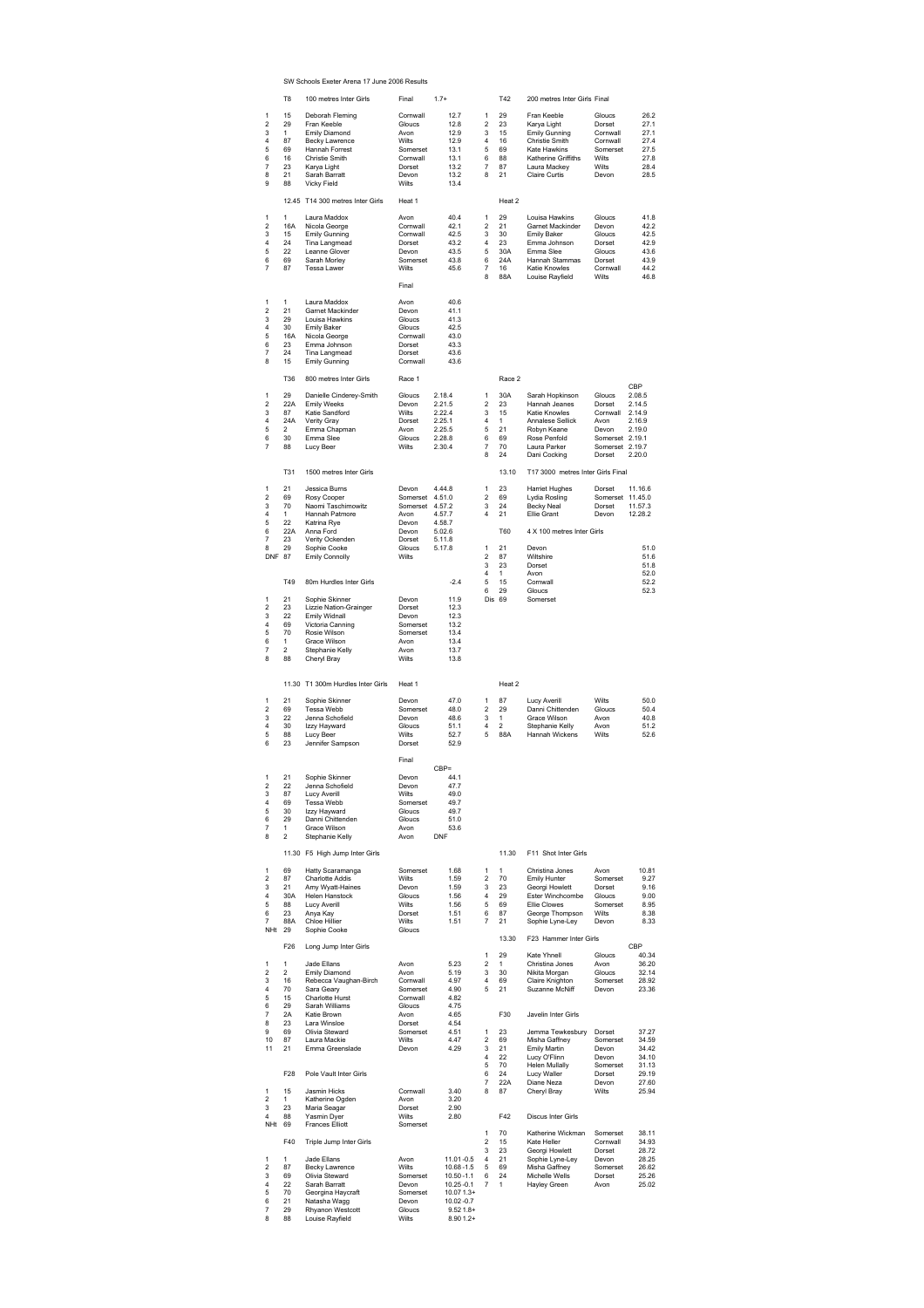|                |                      | SW Schools Exeter Arena 17 June 2006 Results |                      |                  |                              | T27             | 200 metres Senior Girls             |                   | $0.4 +$                        |
|----------------|----------------------|----------------------------------------------|----------------------|------------------|------------------------------|-----------------|-------------------------------------|-------------------|--------------------------------|
|                | T <sub>21</sub>      | 100 metres Senior Girls Final                |                      | $-3.5$           | 1<br>$\overline{\mathbf{c}}$ | 87<br>29        | Elaine O'Neill<br>Carly Hillier     | Wilts<br>Gloucs   | 25.1<br>26.5                   |
| 1              | 1                    | Kylie Russell                                | Avon                 | 12.1             | 3                            | 69              | Rebecca David                       | Somerset          | 26.5                           |
| 2              | 87                   | Elaine O'Neill                               | Wilts                | 12.3             | 4                            | 30A             | Rebecca Courtenay Gloucs            |                   | 26.7                           |
| 3              | 29                   | Sophie Lambert                               | Gloucs               | 12.8             | 5                            | 70              | Jennifer Sealy                      | Somerset          | 28.2                           |
| 4              | 69                   | Rebecca David                                | Somerset             | 12.9             | 6                            | 21              | Madeline Raynor                     | Devon             | 28.7                           |
| 5              | 30                   | Emma Seccombe                                | Gloucs               | 13.0             | $\overline{7}$               | 23              | Amelia Walker                       | Dorset            | 30.4                           |
| 6              | 21                   | <b>Abbie Morris</b>                          | Devon                | 13.2             |                              |                 |                                     |                   |                                |
| 7              | 23                   | Jenny Tilsed                                 | Dorset               | 13.3             |                              |                 |                                     |                   |                                |
|                |                      |                                              |                      |                  |                              |                 |                                     |                   |                                |
|                |                      | 16.55 T55 400 metres Senior Girls Final      |                      |                  |                              | T37             | 800 metres Senior Girls             |                   |                                |
| 1              | 87                   | <b>Vicky Lawrence</b>                        | Wilts                | 60.5             | $\mathbf{1}$                 | 69              | Nikki Hamblin                       | Somerset 2.10.0   |                                |
| 2              | 21                   | Natasha Doel                                 | Devon                | 60.8             | $\overline{2}$               | $\mathbf{1}$    | Steph Barnes                        | Avon              | 2.14.8                         |
| 3              | 69                   | Kyra Hawkins                                 | Somerset             | 62.1             | 3                            | 21              | Kirsty Hamilton                     | Devon             | 2.15.7                         |
| 4              | 29                   | Rebecca Courtenay                            | Gloucs               | 63.4             | $\overline{4}$               | 2A              | <b>Ruth Mitchell</b>                | Avon              | 2.16.0                         |
| 5              | 23                   | Rosie Busher                                 | Dorset               | 68.4             | 5                            | 29              | Julia Cooke                         | Gloucs            | 2.17.7                         |
|                |                      |                                              |                      |                  | 6                            | 70              | Zofia Okuniewska                    | Somerset          | 2.18.9                         |
|                | T32                  | 1500 metres Senior Girls                     |                      |                  | $\overline{7}$               | $\overline{a}$  | Emma Reed                           | Avon              | 2.20.9                         |
|                |                      |                                              |                      |                  | 8                            | 22              | <b>Faith Taylor</b>                 | Devon             | 2.23.0                         |
| 1              | $\mathbf{1}$         | <b>Bethan Davies</b>                         | Avon                 | 4.52.0           | 9                            | 30              | <b>Alison Drew</b>                  | Gloucs            | 2.26.9                         |
| 2              | 15                   | Leonie Woodfinden                            | Cornwall             | 4.53.2           |                              |                 |                                     |                   |                                |
| 3<br>4         | 21<br>$\overline{2}$ | Naomi Carpenter<br>Alice Lewtas              | Devon<br>Avon        | 4.57.6<br>5.02.6 |                              | T18             | 3000 metres Senior Girls            |                   |                                |
| 5              | 23                   | Jess Booth                                   | Dorset               | 5.05.1           | 1                            | 21              | Hollie Knight                       | Devon             | 10.25.4                        |
|                | T51                  | 100m Hurdles Senior Girls                    |                      |                  |                              | T61             | 4 X 100 metres Senior Girls         |                   |                                |
|                |                      |                                              |                      |                  |                              |                 |                                     |                   |                                |
| 1              | 69                   | <b>Emily Bonnertt</b>                        | Somerset             | 14.9             | $\mathbf{1}$                 | 69              | Somerset                            | 50.4              |                                |
| 2              | $\mathbf{1}$         | Hayley Pitman                                | Avon                 | 15.3             | $\overline{2}$               | 87              | Wilts                               | 51.5              |                                |
| 3              | 23                   | Serita Shone                                 | Dorset               | 15.4             | 3                            | 21              | Devon                               | 53.1              |                                |
| 4              | 21                   | Karla Drew                                   | Devon                | 16.6             | 4                            | 23              | Dorset                              | 53.7              |                                |
|                | T <sub>2</sub>       | 400m Hurdles Senior Girl:Final               |                      |                  |                              | 29              | Gloucs                              |                   |                                |
| 1              | $\mathbf{1}$         | Hayley Pitman                                | Avon                 | 66.7             |                              |                 |                                     |                   |                                |
| 2              | 29                   | Alex Chittenden                              | Gloucs               | 67.0             |                              |                 |                                     |                   |                                |
| 3              | $\overline{2}$       | Lauren Yates                                 | Avon                 | 67.7             |                              |                 |                                     |                   |                                |
| 4              | 69                   | Victoria Manning                             | Somerset             | 71.6             |                              |                 |                                     |                   |                                |
| 5              | 21                   | Natasha Forsyth                              | Devon                | 73.9             |                              |                 |                                     |                   |                                |
|                |                      |                                              |                      |                  |                              | F <sub>29</sub> | Pole Vault Senior Girls             |                   |                                |
|                | 9.45                 | F1 Hammer Senior Girls                       |                      |                  | $\mathbf{1}$                 | 21              | <b>Bethan Evans</b>                 | Devon             | 2.50                           |
| 1              | 29                   | Liz Seabrook                                 | Gloucs               | 33.04            |                              |                 |                                     |                   |                                |
| 2              | 21                   | Natasha Forsyth                              | Devon                | 24.48            |                              |                 |                                     |                   |                                |
| 3              | 69                   | Rosie Jones                                  | Somerset             | 20.34            |                              | F6              | High Jump Senior Girls              |                   |                                |
|                | 87                   | Alex Cook                                    | Wilts                |                  |                              |                 |                                     |                   |                                |
|                |                      |                                              |                      |                  | $\mathbf 1$                  | 1               | Sade Thompson                       | Avon              | 1.72                           |
|                | F <sub>17</sub>      | <b>Shot Senior Girls</b>                     |                      |                  | $\overline{2}$               | 69              | Olivia Nash                         | Somerset          | 1.56                           |
|                |                      |                                              |                      |                  | 3                            | 21              | Karla Drew                          | Devon             | 1.51                           |
| 1              | 70                   | Sophie Thomas                                | Somerset             | 11.06            |                              |                 |                                     |                   |                                |
| 2              | 23                   | Hannah Bennet                                | Dorset               | 10.36            |                              |                 |                                     |                   |                                |
| 3              | 21                   | Claire Lyne-Ley                              | Devon                | 9.53             |                              |                 | 13.30 F21 Triple Jump Senior Girls  |                   |                                |
| 4              | 22                   | Joanna Sumner                                | Devon                | 8.96             |                              |                 |                                     |                   |                                |
| 5              | 69                   | Nadine Sheehan                               | Somerset             | 8.69             | $\mathbf 1$                  | 21              | Claire Linskill                     | Devon             | 11.72 - 0.8                    |
|                |                      |                                              |                      |                  | $\overline{c}$               | 23              |                                     | Dorset            | $10.63 - 1.9$                  |
|                | F31                  | Javelin Senior Girls                         |                      |                  | 3                            | 24              | <b>Emily Tabb</b>                   | Dorset            | $10.55 - 2.3$                  |
|                |                      |                                              |                      |                  | $\overline{\mathbf{4}}$      | 70              | Sarah Warsop                        |                   | $10.311.3+$                    |
|                | 69                   |                                              |                      |                  | 5                            | 87              | Rebecca Klys<br><b>Hannah Gibbs</b> | Somerset<br>Wilts |                                |
| 1<br>2         | 70                   | Maddie Hinch                                 | Somerset<br>Somerset | 37.56<br>36.25   | 6                            | 69              | Olivia Nash                         |                   | $10.08 - 0.2$<br>$10.01 - 1.5$ |
| 3              | 21                   | Sophie Thomas                                |                      | 35.93            |                              |                 |                                     | Somerset          |                                |
|                | $\mathbf{1}$         | Kimberley Eke                                | Devon                |                  |                              |                 |                                     |                   |                                |
| 4              | 87                   | Lucy Forward<br>Alex Cook                    | Avon<br>Wilts        | 35.51            |                              | 15.30           | F33 Long Jump Senior Girls          |                   |                                |
| 5              | 23                   |                                              |                      | 28.38            |                              |                 | Claire Linskill                     |                   |                                |
| 6              |                      | Hannah Bennet                                | Dorset               | 25.55            | 1<br>$\overline{2}$          | 21<br>23        | Serita Shone                        | Devon<br>Dorset   | 5.44<br>5.36                   |
|                | F43                  | <b>Discus Senior Girls</b>                   |                      |                  | 3                            | 24              | Sarah Warsop                        |                   | 5.10                           |
|                |                      |                                              |                      |                  | 4                            | 69              |                                     | Dorset            | 4.28                           |
| 1              | 21                   | Claire Lyne-Ley                              | Devon                | 35.95            |                              |                 | Hayley Archibald                    | Somerset          |                                |
| $\overline{2}$ | 69                   | Maddie Hinch                                 | Somerset             | 29.22            |                              |                 |                                     |                   |                                |
|                |                      |                                              |                      |                  |                              |                 |                                     |                   |                                |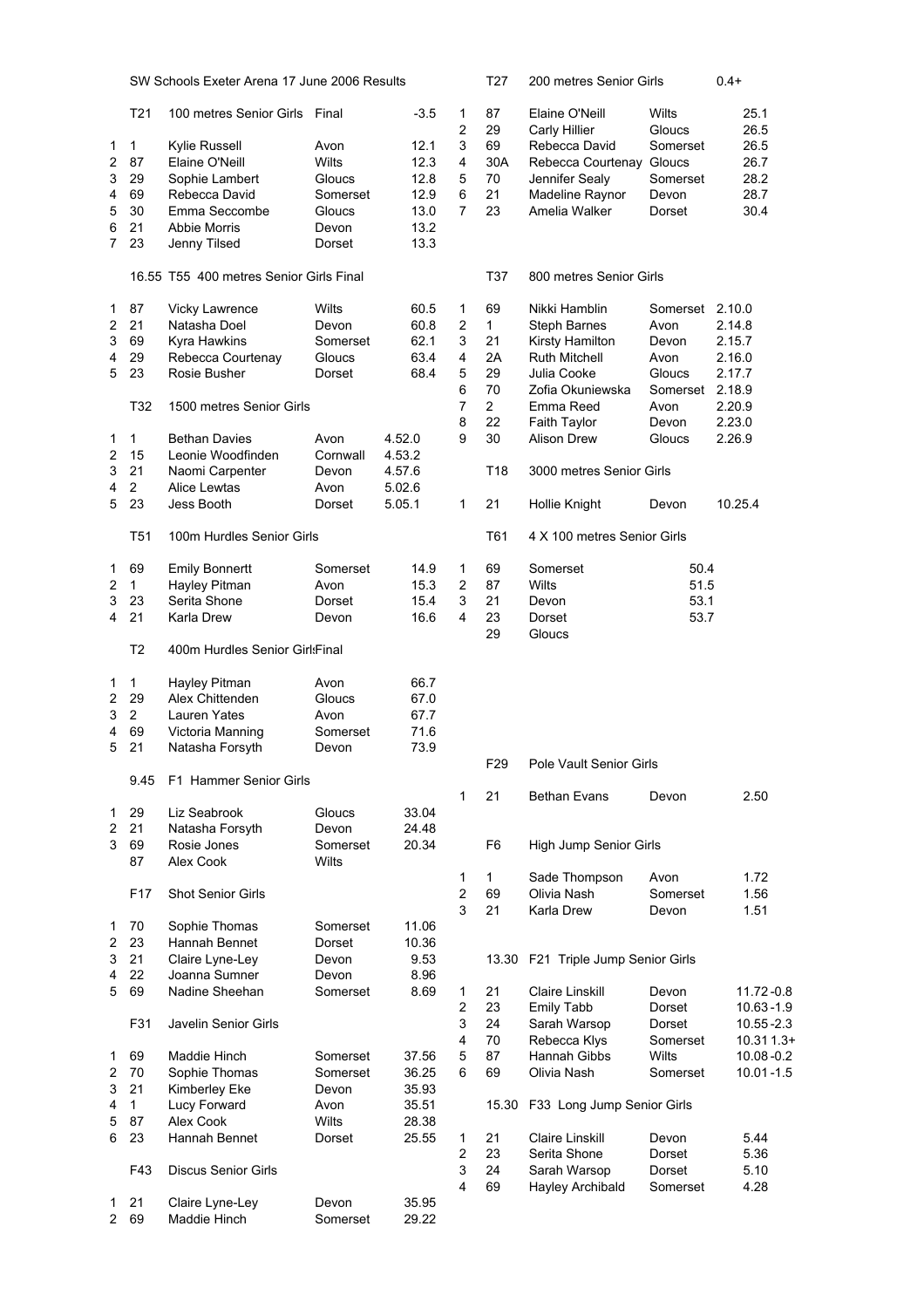|                |                | SW Schools Exeter Arena 17 June 2006 Results |          |         |                         |                |                            |                 |         |
|----------------|----------------|----------------------------------------------|----------|---------|-------------------------|----------------|----------------------------|-----------------|---------|
|                | T <sub>9</sub> | 100 metres Junior Boys Heat 1                |          | $-3.1$  |                         | Heat 2         |                            |                 | $-1.7$  |
| 1              | 69             | Nick Rideout                                 | Somerset | 11.9    | 1                       | $\overline{1}$ | Nathan Hunt                | Avon            | 12.0    |
| $\overline{c}$ | 23             | James Edwards                                | Dorset   | 12.1    | $\overline{2}$          | $\overline{2}$ | Romaine Hyman              | Avon            | 12.3    |
| 3              | 15             | Josh Harris                                  | Cornwall | 12.1    | 3                       | 87             | Joseph Hutchinson          | Wilts           | 12.3    |
| 4              | 88             | Ben Johns                                    | Wilts    | 12.4    | 4                       | 88A            | <b>Chris Geddes</b>        | Wilts           | 12.5    |
| 5              | 21             | Ryan Brend                                   | Devon    | 12.5    | 5                       | 22             | Oliver Frost               | Devon           | 12.7    |
| 6              | 24             | Charlie Patrick                              | Dorset   | 125     | 6                       | 29             | <b>Ben Morris</b>          | Gloucs          | 12.8    |
| $\overline{7}$ | 16             | Carl Williams                                | Cornwall | 12.8    | $\overline{7}$          | <b>16A</b>     | Gareth Warne               | Cornwall        | 13.5    |
|                |                |                                              |          |         |                         |                |                            |                 |         |
|                |                |                                              | Final    | $0.7 +$ |                         | <b>T28</b>     | 200 metres Junior Boys     | Heat 1          | $1.1 +$ |
| 1              | 69             | <b>Nick Rideout</b>                          | Somerset | 11.8    | 1                       | 1              | Lewis Hield                | Avon            | 24.9    |
| $\overline{2}$ | 1              | Nathan Hunt                                  | Avon     | 11.9    | $\mathfrak{p}$          | 88             | Danny Gal                  | Wilts           | 24.9    |
| 3              | 15             | Josh Harris                                  | Cornwall | 12.1    | 3                       | 69             | Keiran Dudden              | Somerset        | 25.1    |
| 4              | 88A            | Chris Geddes                                 | Wilts    | 12.1    | 4                       | 21             | Sean Esson                 | Devon           | 25.3    |
| 5              | 23             | James Edwards                                | Dorset   | 12.1    | 5                       | 70             | <b>Elliot Rigsby</b>       | Somerset        | 25.7    |
| 6              | 87             | Joseph Hutchinson                            | Wilts    | 12.3    |                         |                |                            |                 |         |
| 7              | $\overline{2}$ | Romaine Hyman                                | Avon     | 12.9    |                         |                |                            | Final           |         |
|                | Heat 2         |                                              | $1.5+$   |         | 1<br>$\overline{2}$     | 1<br>69        | Lewis Hield                | Avon            | 24.7    |
|                |                |                                              |          |         |                         |                | Keiran Dudden              | Somerset        | 24.9    |
| 1              | 29             | Rowan Spear                                  | Gloucs   | 25.1    | 3                       | 29             | Rowan Spear                | Gloucs          | 24.9    |
| 2              | 87             | Joseph Hutchinson                            | Wilts    | 25.5    | $\overline{\mathbf{4}}$ | 87             | Joseph Hutchinson          | <b>Wilts</b>    | 25.2    |
| 3              | 22             | Oliver Frost                                 | Devon    | 25.5    | 5                       | 88             | Danny Gal                  | Wilts           | 25.3    |
| 4              | 23             | Dan McPhillimy                               | Dorset   | 25.8    | 6                       | 22             | Oliver Frost               | Devon           | 25.5    |
| 5              | 88A            | Rhys Evans                                   | Wilts    | 26.2    | 7                       | 21             | Sean Esson                 | Devon           | 25.8    |
|                |                | T15 400 metres Junior Boys                   |          | Final   |                         |                |                            |                 |         |
| 1              | 69             | Luke Webber                                  | Somerset | 54.9    |                         |                |                            |                 |         |
| 2              | 1              | George Towers                                | Avon     | 55.3    |                         |                |                            |                 |         |
| 3              | 2              | Simon Atherton                               | Avon     | 55.5    |                         |                |                            |                 |         |
| 4              | 88             | Mohamed Taha                                 | Wilts    | 55.9    |                         |                |                            |                 |         |
| 5              | 23             | Paul Green                                   | Dorset   | 56.4    |                         |                |                            |                 |         |
| 6              | 87             | Russell Fear                                 | Wilts    | 56.5    |                         |                |                            |                 |         |
|                | T38            | 800 metres Junior Boys Race 1                |          |         |                         | Race 2         |                            |                 |         |
| 1              | 2A             | <b>Ben Sellick</b>                           | Avon     | 2.12.0  | 1                       | 15             | <b>Charles Gunning</b>     | Cornwall        | 2.05.5  |
| 2              | 69             | Ben Venus                                    | Somerset | 2.12.3  | $\overline{\mathbf{c}}$ | 21             | Ben Anderson               | Devon           | 2.07.9  |
| 3              | 29             | Tom Forester                                 | Gloucs   | 2.12.5  | 3                       | $\mathbf{1}$   | Matt Craythorne            | Avon            | 2.08.5  |
| 4              |                | 70A Ben Phillips                             | Somerset | 2.13.4  | 4                       | $\overline{c}$ | Steven Nash                | Avon            | 2.09.0  |
| 5              | 24             | Conor Mugan                                  | Dorset   | 2.14.7  | 5                       | 23             | Oliver Tribe               | Dorset          | 2.09.6  |
| 6              | 30             | Hugh Walton                                  | Gloucs   | 2.14.9  | 6                       | 87             | John Reece                 | Wilts           | 2.09.8  |
| 7              | 88A            | Michael Bellotti                             | Wilts    | 2.16.3  | $\overline{7}$          | 22             | Sam Petty                  | Devon           | 2.10.7  |
| 8              | 88             | Sam Boyne                                    | Wilts    | 2.20.0  | 8                       | 70             | Alex Wiltshire             | Somerset 2.12.4 |         |
|                |                | T11 1500 metres Junior Boys Final            |          |         |                         |                |                            |                 |         |
|                | 69             |                                              |          |         |                         |                |                            |                 |         |
| 1              |                | Nathan Young                                 | Somerset | 4.16.1  |                         |                |                            |                 |         |
| 2              | 29             | Ben Coldray                                  | Gloucs   | 4.26.5  |                         |                |                            |                 |         |
| 3              | 1              | <b>Greg Halliwell</b>                        | Avon     | 4.26.8  |                         |                |                            |                 |         |
| 4              | $\overline{2}$ | Dan Studley                                  | Avon     | 4.27.2  |                         |                |                            |                 |         |
| 5              | 15             | Dean Scott                                   | Cornwall | 4.27.5  |                         |                |                            |                 |         |
| 6              | 16             | Jacob Landers                                | Cornwall | 4.28.3  |                         |                |                            |                 |         |
| $\overline{7}$ | 30             | Robert Galt                                  | Gloucs   | 4.30.6  |                         |                |                            |                 |         |
| 8              | 24             | James Blackmore                              | Dorset   | 4.33.5  |                         |                |                            |                 |         |
| 9              | 21             | Jack Hutchens                                | Devon    | 4.40.8  |                         |                |                            |                 |         |
| 10             | 23             | Robert Ineson                                | Dorset   | 447.9   |                         |                |                            |                 |         |
| 11             | 87             | Tom Beer                                     | Wilts    | 4.50.4  |                         |                |                            |                 |         |
| 12             | 24A            | Jack Partridge                               | Dorset   | 4.55.2  |                         |                |                            |                 |         |
|                |                |                                              |          |         |                         |                |                            |                 |         |
|                | T34            | 80m Hurdles Junior Boys Heat 1               |          | $-0.2$  |                         | T62            | 4 X 100 metres Junior Boys |                 |         |
| 1              | 69             | Luke Webber                                  | Somerset | 11.7    | 1                       | 1              | Avon                       |                 | 47.7    |
| 2              | 70             | Chris Hewitson                               | Somerset | 12.3    | 2                       | 87             | <b>Wilts</b>               |                 | 48.6    |
| 3              | 87             | Remi Digby                                   | Wilts    | 12.3    | 3                       | 15             | Cornwall                   |                 | 48.8    |
| 4              | 29             | Jamie Courtenay                              | Gloucs   | 12.5    | 4                       | 21             | Devon                      |                 | 49.2    |
| 5              | $\mathbf{1}$   | Yannick Budd                                 | Avon     | 12.5    | 5                       | 23             | Dorset                     |                 | 49.8    |
| 6              | 21             | Jordan Searle                                | Devon    | 12.8    |                         | dis 69         | Somerset                   |                 |         |
| 7              | 88             | Matthew Goddard                              | Wilts    | 12.8    |                         |                |                            |                 |         |
| 8              | 88A            | Jordan Waddell                               | Wilts    | 13.1    |                         |                |                            |                 |         |
|                |                |                                              |          |         |                         |                |                            |                 |         |
|                |                | F2 Hammer Junior Boys                        |          |         |                         | F10            | Triple Jump Junior Boys    |                 |         |
|                | $\sim$         |                                              |          | $-1$    |                         |                |                            |                 | $\sim$  |

|    | 29  | Tim Williams             | Gloucs        | 45.42 |                | 29  | George Mayfield      | Gloucs       | 12.09 |
|----|-----|--------------------------|---------------|-------|----------------|-----|----------------------|--------------|-------|
|    | 87  | Dave Southby             | <b>Wilts</b>  | 36.50 | $\overline{2}$ | 21  | Sam McDonald         | Devon        | 11.77 |
|    | 69  | Daniel Preston           | Somerset      | 35.67 | 3              | 88  | Henry Marlow         | Wilts        | 11.72 |
|    | 23  | <b>Andrew Elkins</b>     | Dorset        | 35.55 | 4              | 22  | <b>Fraser Price</b>  | Devon        | 11.29 |
| 5. | 88  | <b>Tristan Cotterall</b> | <b>Wilts</b>  | 32.69 | 5              | 69  | Chris Brewer         | Somerset     | 11.13 |
| 6  | 30  | Jimmy Colman             | Gloucs        | 31.31 | 6              | 23  | Sam Black            | Dorset       | 11.10 |
|    | 24  | Adam Havelock            | Dorset        | 28.98 |                | 87  | Charlie Hawkes       | <b>Wilts</b> | 11.01 |
| 8  | 30A | Leo Gadsby               | <b>Gloucs</b> | 28.12 | 8              | 30  | Hugh Walton          | Gloucs       | 11.00 |
| 9  | 21  | Nicholas Chapman         | Devon         | 23.92 | 9              | 30A | <b>Edward Grimer</b> | Gloucs       | 10.61 |

## 11.45 F12 Discus Junior Boys 12.30 F14 High Jump Junior Boys

|                |       | 11.45 F12 Discus Junior Bovs |          |       |                | 12.30 | F14 High Jump Junior Boys |              |      |
|----------------|-------|------------------------------|----------|-------|----------------|-------|---------------------------|--------------|------|
|                |       |                              |          | CBP   |                |       |                           |              |      |
| 1.             | 69    | Liam Biddlecombe             | Somerset | 44.86 | 1.             | -1    | Yannick Budd              | Avon         | 1.75 |
| $2 \quad 1$    |       | James Preston                | Avon     | 37.06 | 2              | 22A   | Lewis Lapthorn            | Devon        | 1.61 |
|                | 3, 21 | Matthew Webber               | Devon    | 29.63 | $\mathfrak{p}$ | 88A   | Ben Tavlor                | <b>Wilts</b> | 1.61 |
|                | 4 23  | Sam Black                    | Dorset   | 29.57 | 4              | 22    | Charlie Wood              | Devon        | 1.61 |
|                | 5 15  | Matthew Halton               | Cornwall | 27.63 | 5              | 70    | Dalton Hale               | Somerset     | 1.61 |
|                | 6 24  | Joe Price                    | Dorset   | 26.72 | 5              | 87    | <b>Matthew Goddard</b>    | <b>Wilts</b> | 1.61 |
| $\overline{7}$ | 70    | Matthew Ward                 | Somerset | 22.70 |                | 21    | Jordan Searle             | Devon        | 1.61 |
|                |       |                              |          |       | 8              | 69    | James St Clair            | Somerset     | 1.56 |
|                | F22   | <b>Shot Junior Boys</b>      |          |       |                |       |                           |              |      |

|                | 14K            | <b>OTIOL JUITIUL DUYS</b> |              |       |                         |                 |                           |          |      |        |
|----------------|----------------|---------------------------|--------------|-------|-------------------------|-----------------|---------------------------|----------|------|--------|
|                |                |                           |              | CBP   |                         |                 |                           |          |      |        |
| 1              | 1              | James Preston             | Avon         | 15.26 |                         |                 |                           |          |      |        |
| $\overline{2}$ | 69             | Liam Biddlecombe          | Somerset     | 14.51 |                         |                 |                           |          |      |        |
| 3              | 15             | Matthew Halton            | Cornwall     | 13.72 |                         | 13.30           | F19 Long Jump Junior Boys |          |      |        |
| 4              | 29             | <b>Gareth Winter</b>      | Gloucs       | 13.39 |                         |                 |                           |          |      |        |
| 5              | 30             | Jamie Courtenay           | Gloucs       | 12.65 | 1                       | 70              | Myles Fisher              | Somerset | 5.76 | $-0.7$ |
| 6              | $\overline{2}$ | Anthony Dunn              | Avon         | 12.04 | $\overline{\mathbf{c}}$ | 1               | I jam Porter              | Avon     | 5.59 | $-1.4$ |
| 7              | 16             | Aaron Rowe                | Cornwall     | 12.02 | 3                       | 30              | Felix Elliot-Berry        | Gloucs   | 5.58 | $-1.0$ |
| 8              | 23             | Andy Bufton               | Dorset       | 11.66 | 4                       | 16              | Carl Williams             | Cornwall | 5.35 | $-1.4$ |
| 9              | 87             | Theo Nuttelsmith          | <b>Wilts</b> | 11.65 | 5                       | 21              | <b>Robert McLaverty</b>   | Devon    | 5.34 | $-1.1$ |
| 10             | 88             | Gareth Evans              | Wilts        | 11.22 | 6                       | 29              | George Mayfield           | Gloucs   | 5.33 | $-1.2$ |
| 11             | 21             | Jack Elgar                | Devon        | 11.21 | 7                       | 2A              | I ewis Hield              | Avon     | 5.28 | $-0.4$ |
| 12             | 70             | Joshua Sturdy             | Somerset     | 10.84 | 8                       | 23              | Jack Nott-Bower           | Dorset   | 5.28 | $0.5+$ |
| 13             | 70A            | Tom Heard                 | Somerset     | 10.78 | 9                       | 87              | Rhys Evans                | Wilts    | 5.20 | $-0.8$ |
|                |                |                           |              |       | 10                      | 69              | <b>Freddie Biss</b>       | Somerset | 5.19 | $-1.1$ |
|                |                |                           |              |       | 11                      | 24              | Alex Lee                  | Dorset   | 4.95 | $-1.0$ |
|                | F38            | Javelin Junior Boys       |              |       |                         | <b>NJ 15</b>    | Josh Harris               | Cornwall |      |        |
| 1              | 70A            | Robert Clowes             | Somerset     | 44.85 |                         |                 |                           |          |      |        |
| 2              | 29             | Patrick Cuthbert          | Gloucs       | 43.64 |                         |                 |                           |          |      |        |
| 3              | 69             | Anton Cornelius           | Somerset     | 41.46 |                         | F <sub>27</sub> | Pole Vault Junior Boys    |          |      |        |
| 4              | 21             | Lloyd Raybould            | Devon        | 41.45 |                         |                 |                           |          |      |        |
| 5              | 70             | Marcus Browne             | Somerset     | 41.09 | 1                       | 15              | Jordan Henwood            | Cornwall | 3.40 |        |
| 6              | 1.             | Alex Babbage              | Avon         | 36.78 | $\overline{c}$          | 1               | Cameron Walker-Shepherd   | Avon     | 3.20 |        |
| 7              | 87             | James Stackey             | <b>Wilts</b> | 35.23 | 3                       | 2               | Louis Bougeard            | Avon     | 3.10 |        |
|                |                |                           |              |       | 4                       | 69              | Charlie Maclean           | Somerset | 2.50 |        |
|                |                |                           |              |       |                         |                 |                           |          |      |        |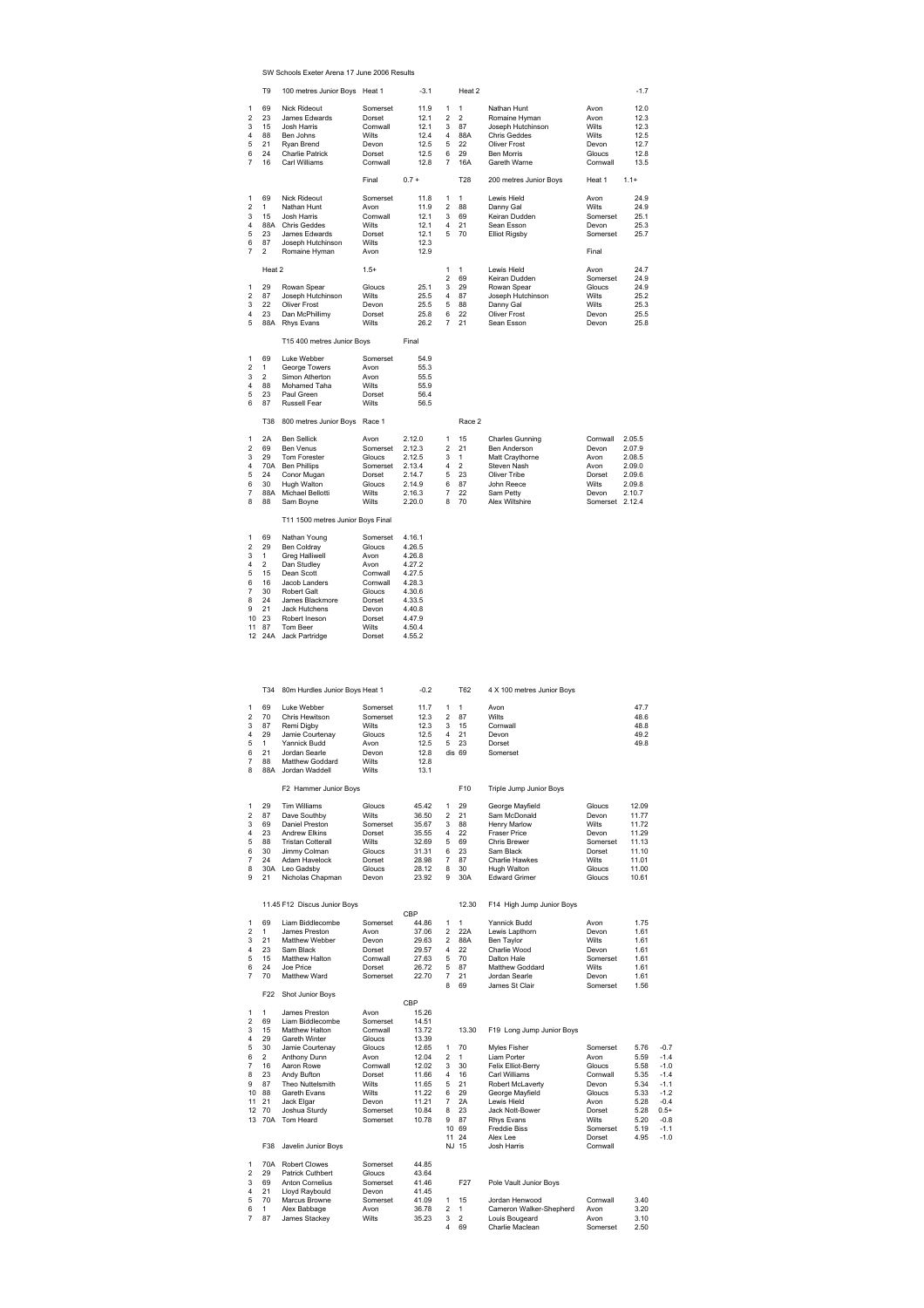| T10 100 metres Inter Boys | Heat 1 | $-24$ | Heat 2 |
|---------------------------|--------|-------|--------|

| 1              | 1              | Jamie Brock            | Avon              | 11.6   | 1              | $\mathfrak{p}$ | Simon Merrill           | Avon     | 114    |
|----------------|----------------|------------------------|-------------------|--------|----------------|----------------|-------------------------|----------|--------|
| $\overline{2}$ | 29             | Joe Hylton             | Gloucs            | 117    | $\overline{c}$ | 69             | Nick Clements           | Somerset | 116    |
| 3              | 22             | Nathan Aird            | Devon             | 118    | 3              | 87             | Daniel Talbot           | Wilts    | 11.6   |
| 4              | 30A            | Ashleigh Navlor        | Gloucs            | 119    | 4              | 23             | Neil Chiveres           | Dorset   | 116    |
| 5              | 30             | Dan Brassington        | Gloucs            | 11.9   | 5              | <b>BB</b>      | Simon Edwards           | Wilts    | 118    |
| 6              | 21             | Alex Macgregor         | Devon             | 120    | 6              | 70             | Tom Shaw                | Somerset | 12.2   |
|                |                |                        |                   |        |                |                |                         |          |        |
| $\overline{7}$ | 15             | David Willis           | Cornwall          | 12.3   |                |                |                         |          |        |
|                |                |                        |                   |        |                | T29            | 200 metres Inter Boys   | Heat 1   | $-26$  |
|                |                |                        | Final             | $-17$  |                |                |                         |          |        |
|                |                |                        |                   |        | 1              | 16             | Michael Williamson      | Cornwall | 234    |
| 1              | 1              | Jamie Brock            | Avon              | 11.2   | $\mathfrak{p}$ | 29             | <b>Richard Tremblen</b> | Gloucs   | 23.8   |
| $\mathfrak{p}$ | $\overline{a}$ | Simon Merrill          | Avon              | 11.3   | 3              | 21             | <b>Grea Nott</b>        | Devon    | 23.8   |
| 3              | 69             | <b>Nick Clements</b>   | Somerset          | 114    | 4              | 88             | Daniel Talbot           | Wilts    | 241    |
| 4              | 29             | Joe Hylton             | Gloucs            | 11.5   | 5              | 24             | Ed Movse                | Dorset   | 241    |
| 5              | 87             | <b>Daniel Talbot</b>   | Wilts             | 11.5   | 6              | 70             | Tom Shaw                | Somerset | 243    |
| 6              | 22             | Nathan Aird            | Devon             | 11.5   | $\overline{7}$ | $\overline{2}$ | Adam Taylor             | Avon     | 244    |
|                |                |                        |                   |        |                |                |                         |          |        |
| $\overline{7}$ | 88             | Simon Edwards          | Wilts             | 11.9   | å              | 15             | David Willis            | Cornwall | 25.2   |
| 8              | 23             | Neil Chiveres          | Dorset            | 119    |                |                |                         |          |        |
|                |                |                        |                   |        |                |                |                         | Final    |        |
|                |                | 200 metres             | Heat <sub>2</sub> | $-2.5$ |                |                |                         |          |        |
|                |                |                        |                   |        | 1              | 16             | Michael Williamson      | Cornwall | 224    |
| 1              | 87             | <b>Tom Geddes</b>      | Wilts             | 237    | $\overline{c}$ | 29             | <b>Richard Tremblen</b> | Gloucs   | 23.3   |
| $\overline{2}$ | 22A            | Josh Perkin            | Devon             | 23.7   | 3              | 22A            | Josh Perkin             | Devon    | 23.5   |
| 3              | 22             | Nick Gillard           | Devon             | 24.0   | 4              | 87             | <b>Tom Geddes</b>       | Wilts    | 23.6   |
| 4              | 69             | Alasdair Paul          | Somerset          | 24.3   | 5              | 24             | Ed Movse                | Dorset   | 23.7   |
| 5              | 23             | Khalidur Rahman        | Dorset            | 24.6   | 6              | 21             | <b>Grea Nott</b>        | Devon    | 23.7   |
|                |                |                        |                   |        |                |                |                         |          |        |
|                |                |                        |                   |        | $\overline{7}$ | 88             | Daniel Talbot           | Wilts    | 23.9   |
|                |                |                        |                   |        | 8              | 22             | Nick Gillard            | Devon    | 24.0   |
|                |                |                        |                   |        |                |                |                         |          |        |
|                | T16            | 400 metres Inter Boys  | Heart 1           |        |                | Heat 2         |                         |          |        |
|                |                |                        |                   |        |                |                |                         |          |        |
| 1              | 21             | Callum Skelley         | Devon             | 52.4   | 1              | 22             | <b>Tom Hughes</b>       | Devon    | 52.9   |
| $\overline{a}$ | 23             | <b>Joe Astley</b>      | Dorset            | 53.0   | $\overline{2}$ | 22A            | Owen Walpole            | Devon    | 53.3   |
| 3              | 69             | Ollie Lindsay-Hague    | Somerset          | 53.9   | 3              | 29             | Alex Cuthbert           | Gloucs   | 53.6   |
| 4              | 30             | Dale Price             | Gloucs            | 54.0   | 4              | 88A            | Daniel Bain             | Wilts    | 53.7   |
| 5              | 87             | Dale Green             | Wilts             | 54.4   | 5              | 88             | Sam Beer                | Wilts    | 53.8   |
| 6              | $\overline{2}$ | Martin Dunkley         | Avon              | 54.8   | 6              | 1              | Andy Bishop             | Avon     | 53.9   |
|                |                |                        |                   |        |                |                |                         |          |        |
|                |                |                        |                   |        |                |                |                         |          |        |
|                |                |                        | Final             |        |                |                |                         |          |        |
|                |                |                        |                   |        |                |                |                         |          |        |
| 1              | 21             | Callum Skelley         | Devon             | 51.5   |                |                |                         |          |        |
| $\mathfrak{p}$ | 22A            | Owen Walpole           | Devon             | 527    |                |                |                         |          |        |
| 3              | 22             | Tom Hughes             | Devon             | 529    |                |                |                         |          |        |
| 4              | 23             | <b>Joe Astley</b>      | Dorset            | 53.0   |                |                |                         |          |        |
| 5              | 69             | Ollie Lindsay-Hague    | Somerset          | 534    |                |                |                         |          |        |
| 6              | 88             | Sam Beer               | Wilts             | 53.6   |                |                |                         |          |        |
| $\overline{7}$ | 29             | Alex Cuthbert          | Gloucs            | 537    |                |                |                         |          |        |
| R              | <b>88A</b>     | Daniel Bain            | Wilts             | 53.8   |                |                |                         |          |        |
|                |                |                        |                   |        |                |                |                         |          |        |
|                | T39            | 800 metres Inter Boys  | Race 1            |        |                | Race 2         |                         |          |        |
|                |                |                        |                   |        |                |                |                         |          |        |
|                |                |                        |                   |        |                |                |                         |          |        |
| 1              | 69             | Ross Davey             | Somerset 2.00.9   |        | 1              | 21             | Michael Cole            | Devon    | 1.55.1 |
| $\overline{2}$ | 30             | John Weedon            | Gloucs            | 2.02.5 | $\overline{2}$ | 22             | Davey Platt             | Devon    | 1.57.8 |
| 3              | 24             | Harvey Jones           | Dorset            | 2.03.8 | 3              | 15             | Chris Dobson            | Cornwall | 1.59.7 |
| 4              | 87             | David Reynolds         | Wilts             | 2.04.1 | 4              | 1              | Harry Webb              | Avon     | 2.00.1 |
| 5              | 70             | Simeon Wyatt           | Somerset 2.06.2   |        | 5              | 29             | Ethan Cross             | Gloucs   | 2.01.1 |
| ĥ              | 88             | <b>Stuart Batsford</b> | Wilts             | 2.07.0 |                |                |                         |          |        |
| $\overline{7}$ | 22A            | Dan Ridgeway           | Devon             | 2097   |                |                |                         |          |        |
| s.             | 70A            | Harry McHugh           | Somerset 2.16.0   |        |                |                |                         |          |        |
|                |                |                        |                   |        |                |                |                         |          |        |

|                | T12            | 1500 metres Inter Boys Final |                 |         |                | 16.10           | T47 3000 metres Inter Bovs Final |              |         |  |
|----------------|----------------|------------------------------|-----------------|---------|----------------|-----------------|----------------------------------|--------------|---------|--|
| 1              | $\mathbf{1}$   | Tom Carpenter                | Avon            | 4 1 1 4 | 1              | 1               | <b>Richard Peters</b>            | Avon         | 8544    |  |
| $\overline{2}$ | 29             | Matthew Withev               | Gloucs          | 4.12.9  | $\overline{2}$ | 21              | <b>Edwin Cawthron</b>            | Devon        | 9012    |  |
| 3              | 87             | Tom Woodhouse                | Wilts           | 4.14.6  | 3              | 29              | Joe Dalgleish                    | Gloucs       | 9.10.4  |  |
| 4              | 21             | Jack Moxlev                  | Devon           | 4.19.7  | 4              | 69              | Daniel Lavton                    | Somerset     | 9.21.3  |  |
| 5              | 24             | <b>Torsten Chandler</b>      | Dorset          | 4.21.1  | 5              | 87              | <b>Richard Batsford</b>          | <b>Wilts</b> | 9.28.5  |  |
| 6              | 69             | Tom Kelly                    | Somerset 4 30 4 |         | 6              | 22              | <b>Zack Warwick</b>              | Devon        | 9.56.3  |  |
|                |                |                              |                 |         | $\overline{7}$ | 70              | Alex Wright                      | Somerset     | 10.13.1 |  |
|                | T <sub>3</sub> | 400m Hurdles Inter Boys      | Final           |         |                |                 |                                  |              |         |  |
|                |                |                              |                 |         |                | T <sub>52</sub> | 100m Hurdles Inter Boys          |              |         |  |
| 1              | 21             | Matt Parsley                 | Devon           | 576     |                |                 |                                  |              |         |  |
| $\mathfrak{p}$ | 15             | Lee Hamilton                 | Cornwall        | 58.3    | 1              | 1               | Simon Merrill                    | Avon         | 134     |  |
| 3              | 70             | Christopher Yeates           | Somerset        | 58.7    | $\overline{2}$ | 70              | Christopher Wakeford             | Somerset     | 14.2    |  |
| 4              | 69             | Bryan Disney-Chilcott        | Somerset        | 60      | 3              | 15              | Lee Hamilton                     | Cornwall     | 14.2    |  |
| 5              | 23             | Stephen Nation-Grainger      | Dorset          | 60.8    | 4              | 69              | Bryan Disney-Chilcott            | Somerset     | 14.6    |  |
| 6              | 1              | Robert Whitham               | Avon            | 63.5    | 5              | 70A             | Robert Hockedy                   | Somerset     | 14.9    |  |
|                |                |                              |                 |         | 6              | 21              | Henry Oakes                      | Devon        | 14.9    |  |
|                | T63            | 4 X 100 metres Inter Boys    |                 |         | $\overline{7}$ | 23              | Stephen Nation-Grainger          | Dorset       | 15.4    |  |
|                |                |                              |                 |         | g              | 88              | Daniel Bain                      | Wilts        | 15.4    |  |
| 1              | 1              | Avon                         | 447             |         |                |                 |                                  |              |         |  |
| $\overline{2}$ | 69             | Somerset                     | 45.5            |         |                |                 |                                  |              |         |  |
| 3              | 15             | Comwall                      | 45.8            |         |                | 11.50           | T5 1500m Steeplechase Inter Boys |              |         |  |
| 4              | 21             | Devon                        | 46.2            |         |                |                 |                                  |              |         |  |
| 5              | 23             | Dorset                       | 49.0            |         | 1              | 21              | Phil Norman                      | Devon        | 4 2 9 2 |  |
|                |                |                              |                 |         | $\overline{2}$ | 23              | Rvan Trew                        | Dorset       | 4.40.3  |  |
|                |                |                              |                 |         | 3              | 15              | Matt Cleave                      | Cornwall     | 4.45.5  |  |
|                |                |                              |                 |         | 4              | 1               | Nick Todd                        | Avon         | 5.01.9  |  |
|                |                |                              |                 |         | 5              | 69              | Tom Lock                         | Somerset     | 5.11.1  |  |
|                |                |                              |                 |         | 6              | 24              | George Hills                     | Dorset       | 5.38.9  |  |

|                | F <sub>3</sub>        | Hammer Inter Boys      |          |       |                          | 11.30          | F7 Pole Vault Inter Boys |              | CBP   |        |
|----------------|-----------------------|------------------------|----------|-------|--------------------------|----------------|--------------------------|--------------|-------|--------|
| 1              | 23                    | Steven Brunsden        | Dorset   | 53.90 | 1                        | 1              | Douglas Curwin-Reed      | Avon         | 4 1 0 |        |
| $\overline{2}$ | 29                    | Alex Warmer            | Gloucs   | 52.09 | $\overline{2}$           | 69             | Lee Paisley              | Somerset     | 2.60  |        |
| 3              | 24                    | Sam Chappell           | Dorset   | 46.05 | NH <sub>12</sub>         |                | <b>Tony Hillier</b>      | Avon         |       |        |
| 4              | 30                    | Mike Tommey            | Gloucs   | 44.06 |                          |                |                          |              |       |        |
| 5              | 15                    | Jav Hill               | Cornwall | 43.09 |                          |                |                          |              |       |        |
| 6              | 69                    | Geoff Vaux             | Somerset | 38.40 |                          | 12.30          | F15 Long Jump Inter Boys |              |       |        |
| $\overline{7}$ | 21                    | Andrew Holland         | Devon    | 35.54 |                          |                |                          |              |       |        |
| 8              | 22                    | I orne Bell            | Devon    | 33.95 | 1                        | 21             | Alex Macgregor           | Devon        | 6.05  | $-11$  |
|                |                       |                        |          |       | $\overline{2}$           | 23             | <b>Timothy Dawkins</b>   | Dorset       | 5.97  | $-10$  |
|                |                       | F18 Discus Inter Boys  |          |       | 3                        | 69             | Jav Westawav             | Somerset     | 5.48  | $-0.4$ |
|                |                       |                        |          |       | 4                        | 15             | <b>Matt Harris</b>       | Cornwall     | 5.26  | $-1.1$ |
| 1              | 22                    | Peter Howard           | Devon    | 41 19 |                          |                |                          |              |       |        |
| $\overline{2}$ | 23                    | <b>Martyn Elkins</b>   | Dorset   | 40.60 |                          | 13.30          | F20 High Jump Inter Boys |              |       |        |
| 3              | 21                    | Danny Prew             | Devon    | 35.97 |                          |                |                          |              |       |        |
| 4              | 69                    | Henry Cheney           | Somerset | 35.19 | 1                        | 87             | Fd Mason                 | <b>Wilts</b> | 1.84  |        |
| 5              | 15                    | Jav Hill               | Cornwall | 34 59 | $\overline{\phantom{a}}$ | 69             | <b>Ben Gibb</b>          | Somerset     | 179   |        |
|                |                       |                        |          |       | 3                        | 21             | George Mills             | Devon        | 1.74  |        |
|                | F41                   | Shot Inter Boys        |          |       | 4                        | 24             | Matthew Sloane           | Dorset       | 1.74  |        |
|                |                       |                        |          |       | 5                        | 23             | Nick Thompson            | Dorset       | 1.74  |        |
| 1              | 23                    | Kim Johnson            | Dorset   | 13.36 | 5                        | 24A            | Abu Abioye               | Dorset       | 1.74  |        |
| $\mathfrak{p}$ | 29                    | <b>Tony Haseler</b>    | Gloucs   | 13.08 | 7                        | $22^{1}$       | Tvon Zammit              | Devon        | 1.69  |        |
| 3              | 21                    | Andrew Holland         | Devon    | 12.67 |                          |                |                          |              |       |        |
| 4              | 87                    | Tom Brain              | Wilts    | 12.28 |                          |                |                          |              |       |        |
| 5              | 22                    | Carl Davey             | Devon    | 12.26 |                          | F35            | Triple Jump Inter Boys   |              |       |        |
| 6              | 30                    | Andy Scrase            | Gloucs   | 11.54 |                          |                |                          |              |       |        |
| $\overline{7}$ | 69                    | <b>Ben Harris</b>      | Somerset | 11.22 | 1                        | 1              | Fred Adomako             | Avon         | 13.26 |        |
| 8              | $\overline{2}$        | Sean Marks             | Avon     | 10.96 | $\overline{2}$           | 23             | Matthew Culver           | Dorset       | 12.94 |        |
|                | NT <sub>1</sub>       | Andrew Courey          | Avon     |       | 3                        | 87             | Joe Camiel               | <b>Wilts</b> | 12.51 |        |
|                |                       |                        |          |       | 4                        | 21             | Will Bedford             | Devon        | 12.49 |        |
|                |                       | F45 Javelin Inter Boys |          |       | 5                        | $\mathfrak{p}$ | John Attwood             | Avon         | 12 21 |        |
|                |                       |                        |          |       | 6                        | 69             | Christopher Wakeford     | Somerset     | 11.88 |        |
| 1              | 22A                   | David Hollow           | Devon    | 51 12 | 7                        | 16             | Liam Dingle              | Cornwall     | 11.75 |        |
| $\overline{2}$ | 30                    | Matthew Hartley        | Gloucs   | 49.87 | N.I                      | 15             | Matt Harris              | Cornwall     |       |        |
| 3              | 1.                    | <b>Tom Dickie</b>      | Avon     | 49 40 |                          |                |                          |              |       |        |
| 4              | 23                    | Declan Folev           | Dorset   | 49.00 |                          |                |                          |              |       |        |
| 5              | 22                    | Matt Smith             | Devon    | 48.01 |                          |                |                          |              |       |        |
| ĥ              | 21                    | William Bennett        | Devon    | 47.07 |                          |                |                          |              |       |        |
| $\overline{7}$ | 29                    | James McLeod           | Gloucs   | 47.00 |                          |                |                          |              |       |        |
| R              | 24                    | Dean Westcar           | Dorset   | 46.36 |                          |                |                          |              |       |        |
| 9              | 69                    | <b>Ben Gibb</b>        | Somerset | 44.86 |                          |                |                          |              |       |        |
|                | 70<br>10 <sup>1</sup> | Simon Klys             | Somerset | 44 55 |                          |                |                          |              |       |        |
|                | 70A<br>11             | Tim Harper             | Somerset | 43 85 |                          |                |                          |              |       |        |
|                | 12 87                 | Sam Beer               | Wilts    | 41.65 |                          |                |                          |              |       |        |
|                |                       |                        |          |       |                          |                |                          |              |       |        |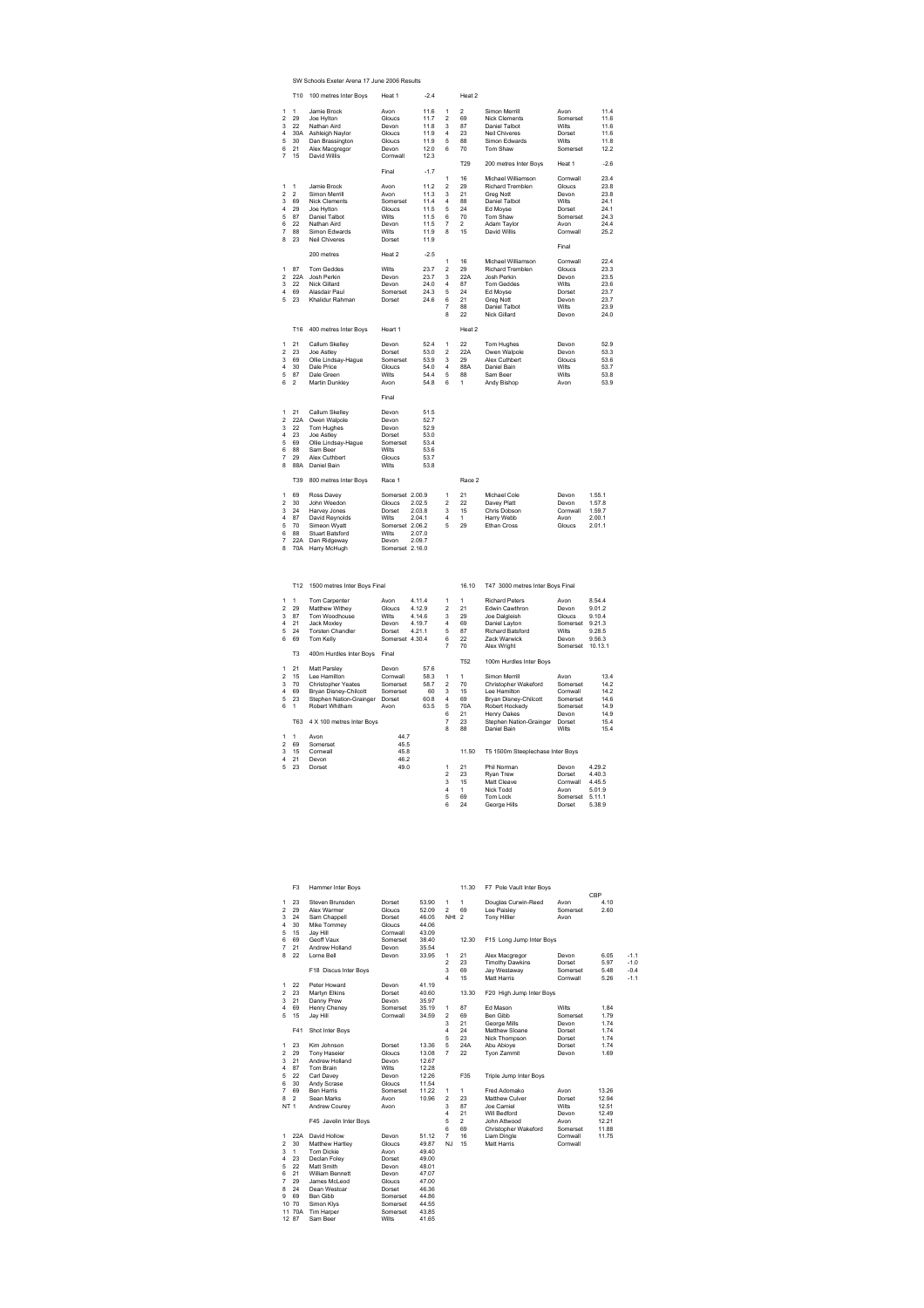|                         | T <sub>24</sub> | 100 metres Senior Boys                        | Final             | -0.6           |                         | T46            | 200 metres Senior Boys         |                   |              |
|-------------------------|-----------------|-----------------------------------------------|-------------------|----------------|-------------------------|----------------|--------------------------------|-------------------|--------------|
| 1                       | 23              | Lee Christopher                               | Dorset            | 11.3           | 1                       | 23             | Lee Christopher                | Dorset            | 22.9         |
| 2                       | 24              | Kyle Eaton                                    | Dorset            | 11.4           | 2                       | 24             | Aaron Harris                   | Dorset            | 22.9         |
| 3                       | 2               | <b>Charles Kibisu</b>                         | Avon              | 11.4           | 3                       | 21             | Daniel Wiseman                 | Devon             | 23.2         |
| 4                       | 29              | <b>Charlie Sharples</b>                       | Gloucs            | 11.4           | 4                       | 69             | George Western                 | Somerset          | 24.8         |
| 5                       | 69              | Jack Cullinane                                | Somerset          | 11.6           |                         |                |                                |                   |              |
|                         | 2A              | <b>Brad Saunders</b>                          | Avon              | 11.6           |                         |                |                                |                   |              |
| 6                       |                 |                                               |                   |                |                         |                |                                |                   |              |
| 7                       | 21              | Daniel Wiseman                                | Devon             | 11.6           |                         |                |                                |                   |              |
| 8                       | 30              | Lawrence Tracey                               | Gloucs            | 11.7           |                         |                |                                |                   |              |
|                         | <b>T58</b>      | 400 metres Senior Boys                        |                   |                |                         | T40            | 800 metres Senior Boys         |                   |              |
| 1                       | 70              | Patrick North                                 | Somerset          | 50.8           | 1                       | 29             | James Brewer                   | Gloucs            | 1.52.2       |
| $\overline{\mathbf{c}}$ | 23              | <b>Andrew Mapstone</b>                        | Dorset            | 51.2           | $\overline{\mathbf{c}}$ | 69             | <b>Guy Spencer</b>             | Somerset          | 1.55.8       |
| 3                       | 21              | Will Banbury                                  | Devon             | 51.7           | 3                       | 30             | Andrew de Camps                | Gloucs            | 1.56.1       |
| 4                       | 69              | Simeon Atkins                                 | Somerset          | 53.1           | 4                       | 21             | Chris Baddick                  | Devon             | 1.57.0       |
| 5                       | 88              | lan Bray                                      | Wilts             | 53.5           | 5                       | 30A            | Luke Browning                  | Gloucs            | 1.59.2       |
| 6                       | 70A             | Simon Bleazard                                | Somerset          | 54.6           | 6                       | 22             | Phil Almond                    | Devon             | 2.02.1       |
| 7                       | 87              | Chris Read                                    | Wilts             | 60.0           | $\overline{7}$          | 23             | Tim Shakespeare                | Dorset            | 2.09.5       |
|                         | T <sub>13</sub> | 1500 metres Senior Boys Final                 |                   |                |                         | 17.30          | T65 3000 metres Senior Boys    |                   |              |
|                         |                 |                                               |                   |                |                         |                |                                |                   |              |
| 1                       | 21              | <b>Patrick Hambly</b>                         | Devon             | 3.59.6         | 1                       | 1              | <b>Craig Peters</b>            | Avon              | 8.44.5       |
| 2                       | 87              | <b>Mike Tallis</b>                            | Wilts             | 4.02.4         | $\overline{\mathbf{c}}$ | 23             | Kyle Hackett                   | Dorset            | 8.59.3       |
| 3                       | 30              | Ashley Rymer                                  | Gloucs            | 4.04.6         | 3                       | 29             | Sam Dalgleish                  | Gloucs            | 9.01.1       |
| 4                       | 29              | <b>Ander Russell</b>                          | Gloucs            | 4.06.1         | 4                       | 2              | Daniel Woolford                | Avon              | 9.20.0       |
| 5                       | 69              | <b>Matthew Evans</b>                          | Somerset          | 4.16.9         | 5                       | 69             | Peter Baker                    | Somerset          | 9.30.3       |
|                         |                 |                                               |                   |                | 6                       | 21             | <b>Richard Spear</b>           | Devon             | 9.41.5       |
|                         | T <sub>53</sub> | 110m Hurdles Senior Boys                      |                   | $1.7+$         |                         | T <sub>4</sub> | 400m Hurdles Senior Boys       |                   |              |
| 1                       | 29              | <b>Neil Crossley</b>                          | Gloucs            | 14.9           | 1                       | 87             | Toby Ulm                       | Wilts             | CBP<br>53.3  |
| 2                       | 24              | <b>Nic Phillips</b>                           | Dorset            | 15.4           | $\overline{\mathbf{c}}$ | 29             | Jamie Horder                   | Gloucs            | 56.5         |
| 3                       | 69              | <b>Bradley Humphries</b>                      | Somerset          | 15.9           | 3                       | 22             | <b>Trevor Henderson</b>        | Devon             | 57.4         |
|                         |                 |                                               |                   |                | 4                       |                |                                |                   |              |
| 4<br>5                  | 22<br>23        | <b>Trevor Henderson</b><br><b>Chris Moore</b> | Devon<br>Dorset   | 16.3<br>16.4   | 5                       | 69<br>21       | Simeon Atkins<br>Tom Brazier   | Somerset<br>Devon | 57.4<br>60.2 |
|                         |                 |                                               |                   |                |                         |                |                                |                   |              |
|                         | T64             | 4 X 100 metres Senior Boys                    |                   |                |                         | T <sub>6</sub> | 2000m Steeplechase Senior Boys |                   |              |
| 1                       | 21              | Devon                                         |                   | 44.4           | 1                       | 29             | Seb Foy                        | Gloucs            | 6.28.7       |
| 2                       | 23              | Dorset                                        |                   | 44.8           | $\overline{\mathbf{c}}$ | 69             | Peter Baker                    | Somerset          | 6.44.1       |
| 3                       | 69              | Somerset                                      |                   | 45.9           | 3                       | 23             | James Eales                    | Dorset            | 7.17.4       |
| 4                       | 87              | Wilts                                         |                   | 46.0           |                         |                |                                |                   |              |
|                         | F4              | Hammer Senior Boys                            |                   |                |                         | F8             | Pole Vault Senior Boys         |                   |              |
| 1                       | 69              | Ryan Helliar                                  | Somerset          | 39.69          | 1                       | 23             | lain Kitching                  | Dorset            | 3.70         |
|                         |                 |                                               |                   |                | 2                       | 15             | <b>Isaac Clayton</b>           | Cornwall          | 3.50         |
|                         | F32             | Discus Senior Boys                            |                   |                | 3                       | 69             | Ben Foyle                      | Somerset          | 2.90         |
| 1                       | 23              |                                               |                   |                |                         |                |                                |                   |              |
| 2                       |                 |                                               |                   |                |                         |                |                                |                   |              |
| 3                       |                 | John Tarrant                                  | Dorset            | 37.35          |                         | 12.30          | F16 Triple Jump Senior Boys    |                   |              |
|                         | 69              | Hugo Turner                                   | Somerset          | 36.87          |                         |                |                                |                   |              |
| 4                       | 70              | <b>Terry Addo</b>                             | Somerset          | 34.53          | 1                       | 23             | <b>Bradley Pickup</b>          | Dorset            | 13.00        |
|                         | 1               | Jake Filer                                    | Avon              | 30.87          | 2                       | 69             | Craig Goodwin                  | Somerset          | 12.96        |
|                         |                 |                                               |                   |                | 3                       | 87             | Max Smith                      | Wilts             | 12.43        |
|                         |                 |                                               |                   |                | 4                       | 15             | <b>Isaac Clayton</b>           | Cornwall          | 12.16        |
|                         | F37             | <b>Shot Senior Boys</b>                       |                   |                | 5                       | 21             | Sam Dodge                      | Devon             | 11.74        |
|                         | 23              | Dan Brunsden                                  |                   |                |                         | F34            | Long Jump Senior Boys          |                   |              |
| 1                       |                 |                                               | Dorset            | 15.93          |                         | 21             | Jak Field                      | Devon             |              |
| 2                       | 24              | <b>Nic Phillips</b>                           | Dorset            | 13.95          | 1                       |                |                                |                   | 6.75         |
| 3                       | 24A             | Andrew Cuff                                   | Dorset            | 13.78          | 2                       | 23             | <b>Bradley Pickup</b>          | Dorset            | 6.12         |
| 4                       | 29              | Sam Winchcombe                                | Gloucs            | 12.92          | 3                       | 15             | James Hill                     | Cornwall          | 6.11         |
| 5                       | 21              | Ross Batten                                   | Devon             | 12.87          | 4                       | 87             | Dave Bomani                    | Wilts             | 6.09         |
| 6                       | 69              | Ross Turner                                   | Somerset          | 10.87          | 5                       | 29             | Dan Alkenhead                  | Gloucs            | 6.06         |
|                         |                 |                                               |                   |                | 6                       | 69             | <b>Ben Rendall</b>             | Somerset          | 5.68         |
|                         | F44             | Javelin Senior Boys                           |                   |                | $\overline{7}$          | 24             | David Lewer                    | Dorset            | 5.55         |
| 1                       | $\mathbf{1}$    | Jake Filer                                    | Avon              | 57.10          |                         | 16.30          | F39 High Jump Senior Boys      |                   |              |
| 2                       | 23              | Dan Brunsden                                  | Dorset            | 55.19          |                         |                |                                |                   |              |
| 3                       | 30A             | Neil Crossley                                 | Gloucs            | 51.75          | 1                       | 23             | Ben Hurst                      | Dorset            | 1.87         |
| 4                       | 29              | <b>Ben Wilkinson</b>                          | Gloucs            | 50.23          | $\overline{c}$          | 24             | Nick Fradgley                  | Dorset            | 1.82         |
| 5                       | 69              | Ross Turner                                   | Somerset          | 50.10          | 3                       | 21             | Jak Field                      | Devon             | 1.77         |
| 6                       | 24              | Aaron Harris                                  | Dorset            | 49.60          | 4                       | 87             | lan Bray                       | Wilts             | 1.77         |
| 7                       | 70              | Josh Stannard                                 | Somerset          | 45.55          | <b>NHt</b>              | 29             | Dan Wilkinson                  | Gloucs            |              |
| 8                       | 30              | Darius Brazdys                                | Gloucs            | 43.82          | <b>NHt</b>              | 69             | <b>Ben Rendall</b>             | Somerset          |              |
| 9                       | 87              | Max Smith                                     | Wilts             | 42.67          |                         |                |                                |                   |              |
| 10<br>11                | 21<br>15        | Mark Lloyd<br>James Hill                      | Devon<br>Cornwall | 40.32<br>34.60 |                         |                |                                |                   |              |